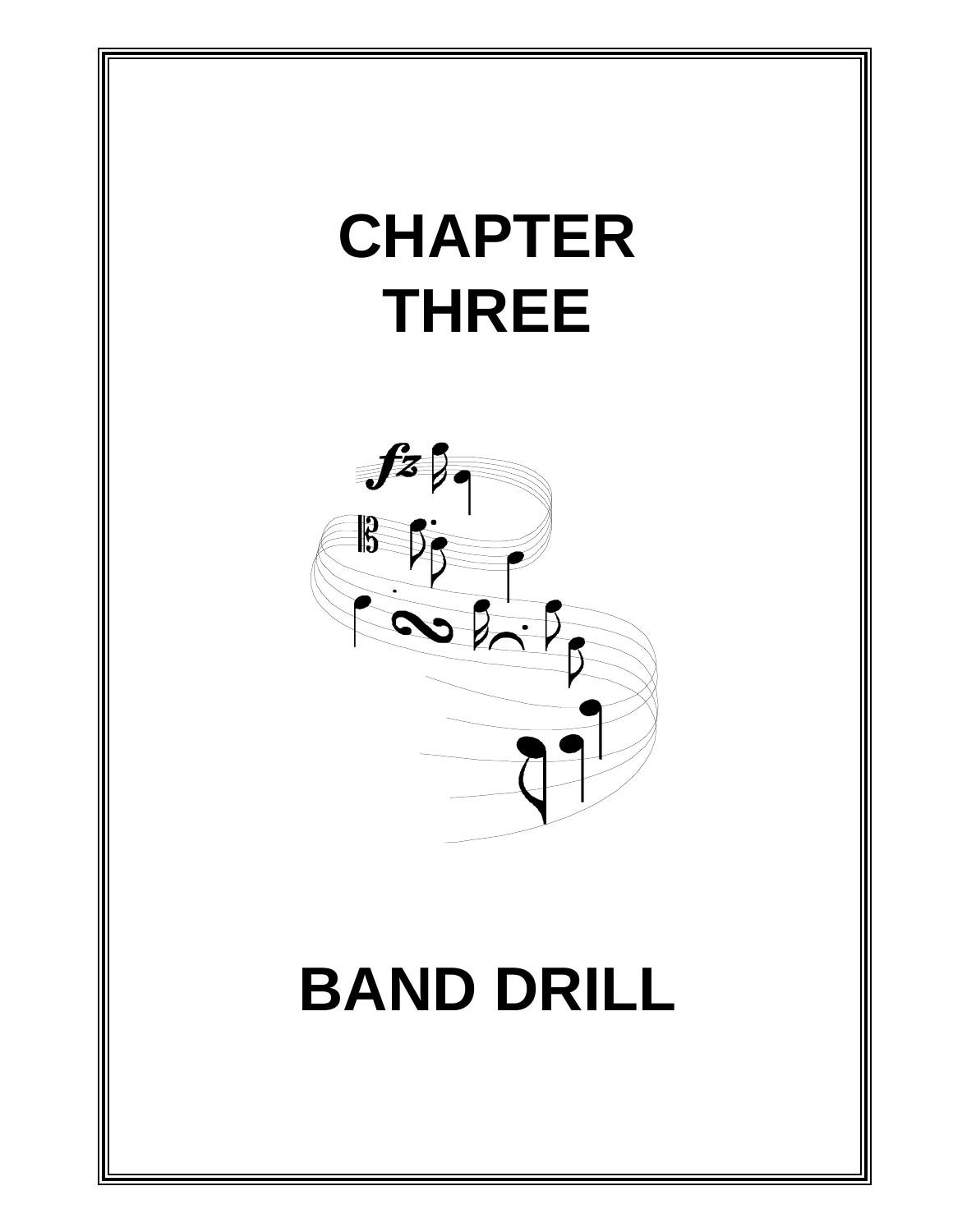#### **CHAPTER THREE**

## **BAND DRILL**

### **GENERAL**

1. The Band Drill utilized in Cadet Band is set in the Canadian Forces Military Bands and Marches Volume 1 Band Instructions. The materials enclosed in the next pages outlines part of the resource that is utilized extensively in the Unit Band.

#### **INTRODUCTION TO BAND DRILL AND KEY PARADE APPOINTMENTS**

2. A marching band is formed with the louder instruments such as the percussion and brass up front and the quieter woodwinds at the back. This formation creates a good blend of sound as the band marches along. As the woodwinds are in front of the spectator, the brass and drums up front can still be heard even though they have already gone by. It may also be a good idea if you have a number of trombones to put them up front so they can't hit anyone with their slides. If you have a number of drums, it is very impressive to have them up front also. This is up to the director's discretion.

3. The bass drummer should be somewhere in the middle so that it is easier to properly communicate with the drum major through the use of signals. In terms of directing the band, the bass drummer is just as important as the drum major. Proper use of signals between the two positions will result in a more alert and easily managed band.

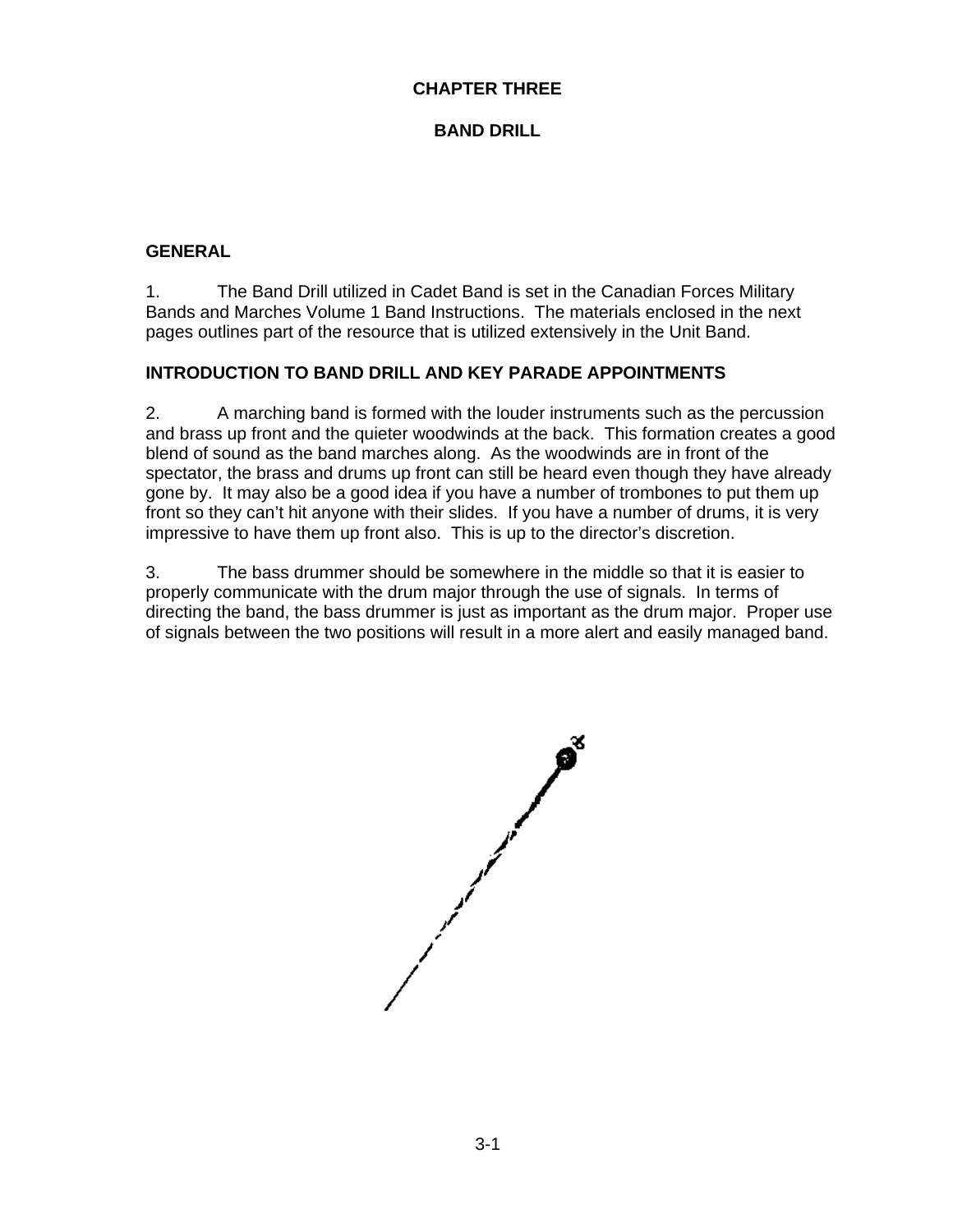## **DRUM MAJOR POSITIONS**



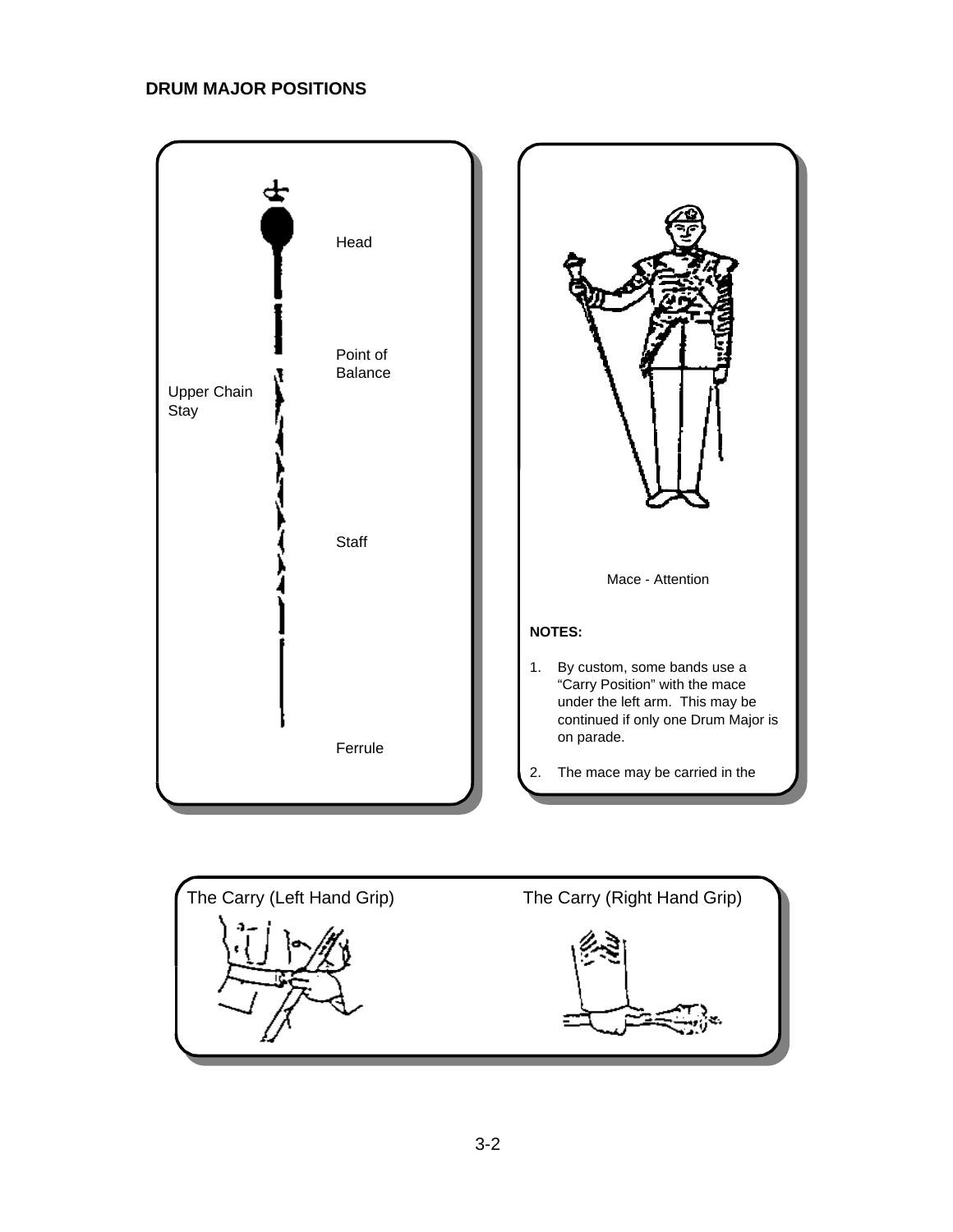

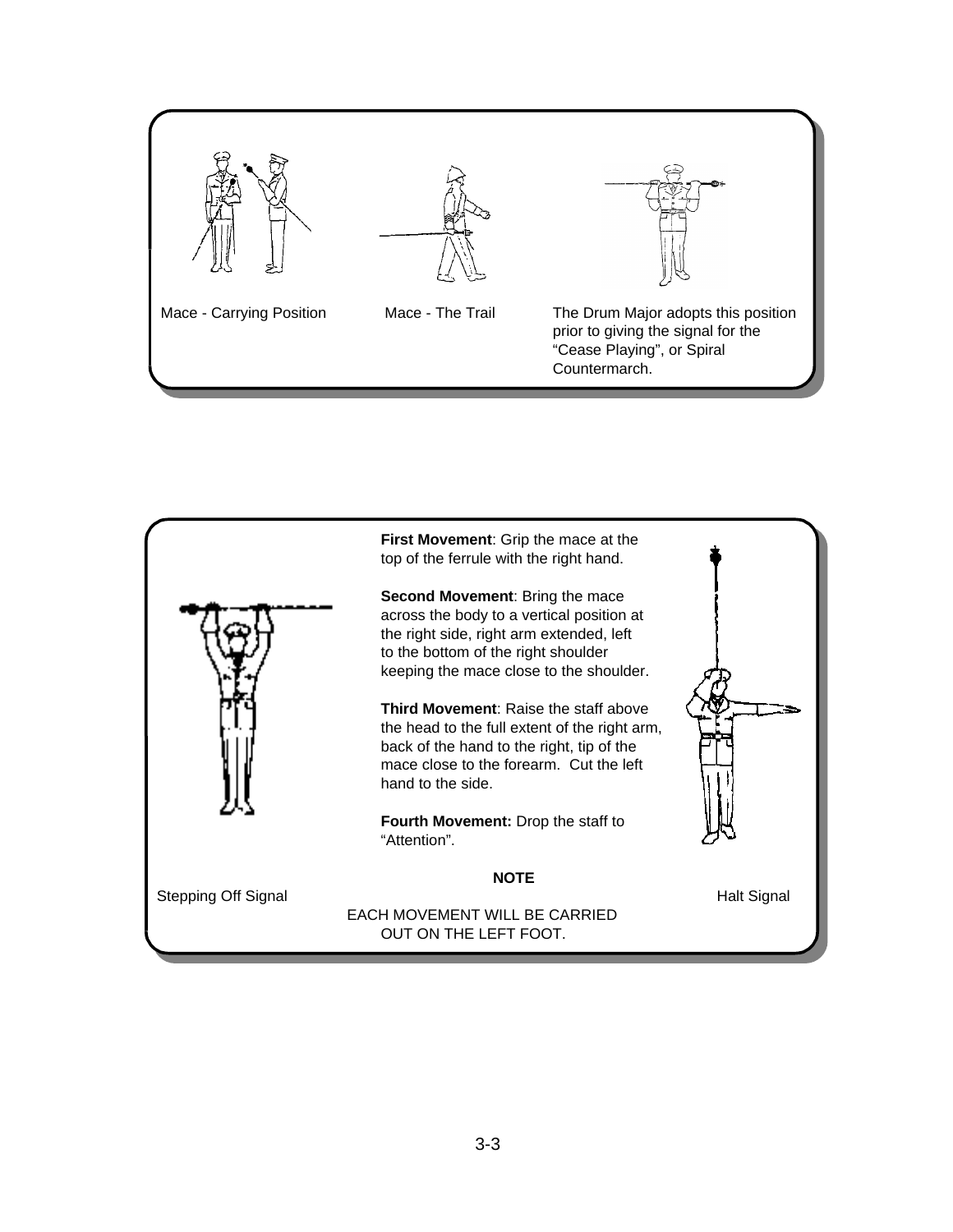

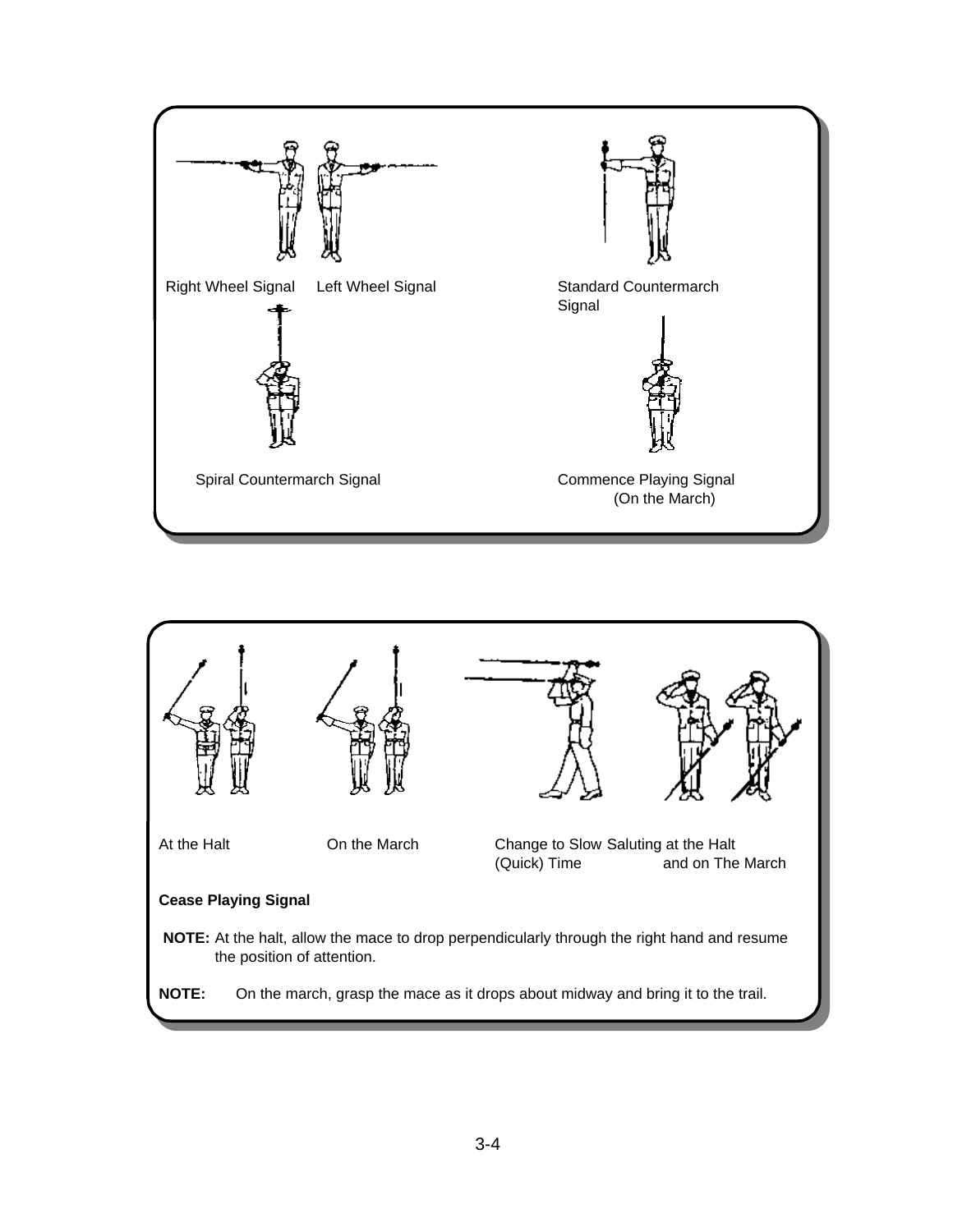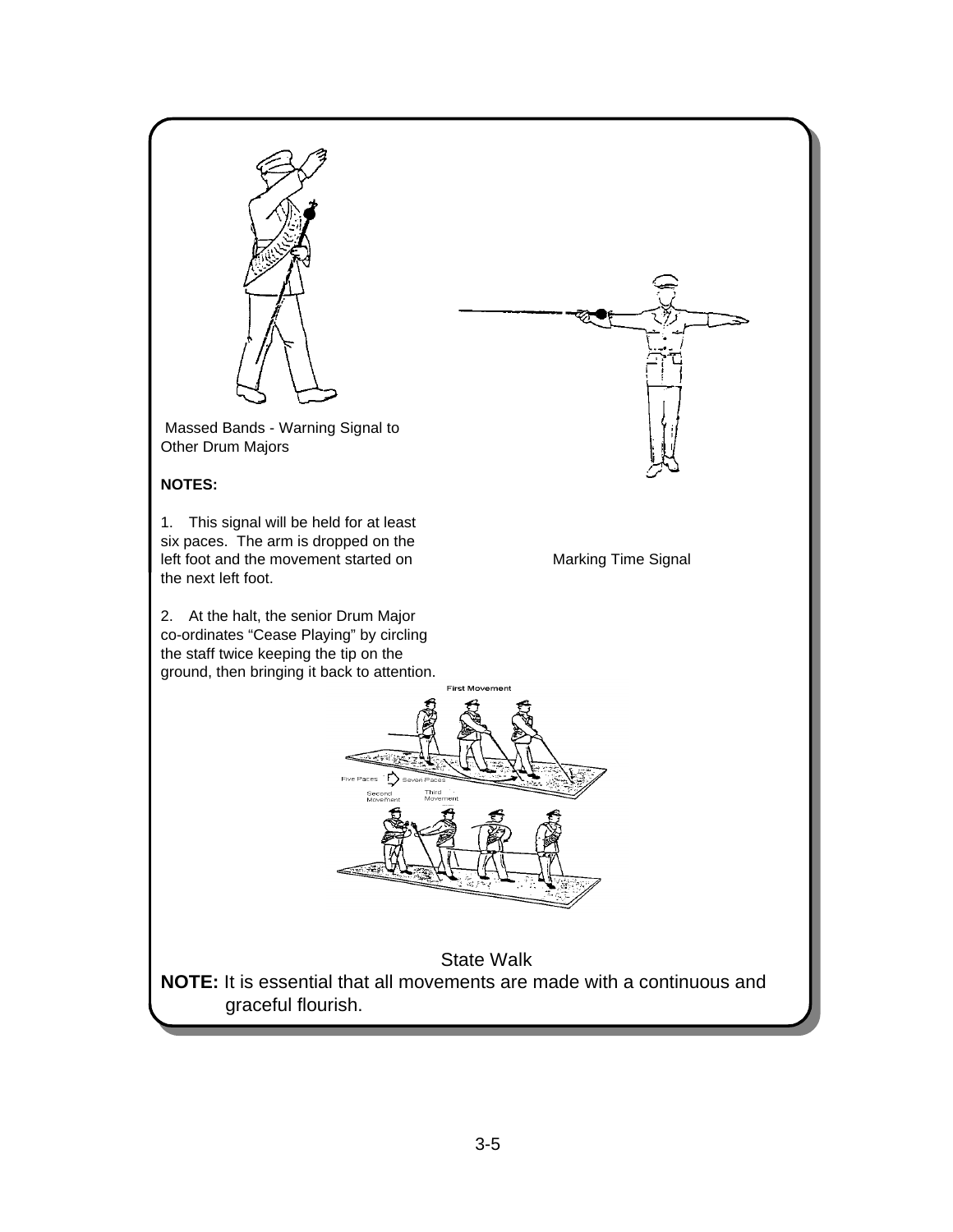

## **KEY PARADE APPOINTMENTS**

4. The normal parade set up is as follows:



5. A Band Officer is to carefully place the lead players in the band to best utilize their abilities. There are numerous different set ups for the band: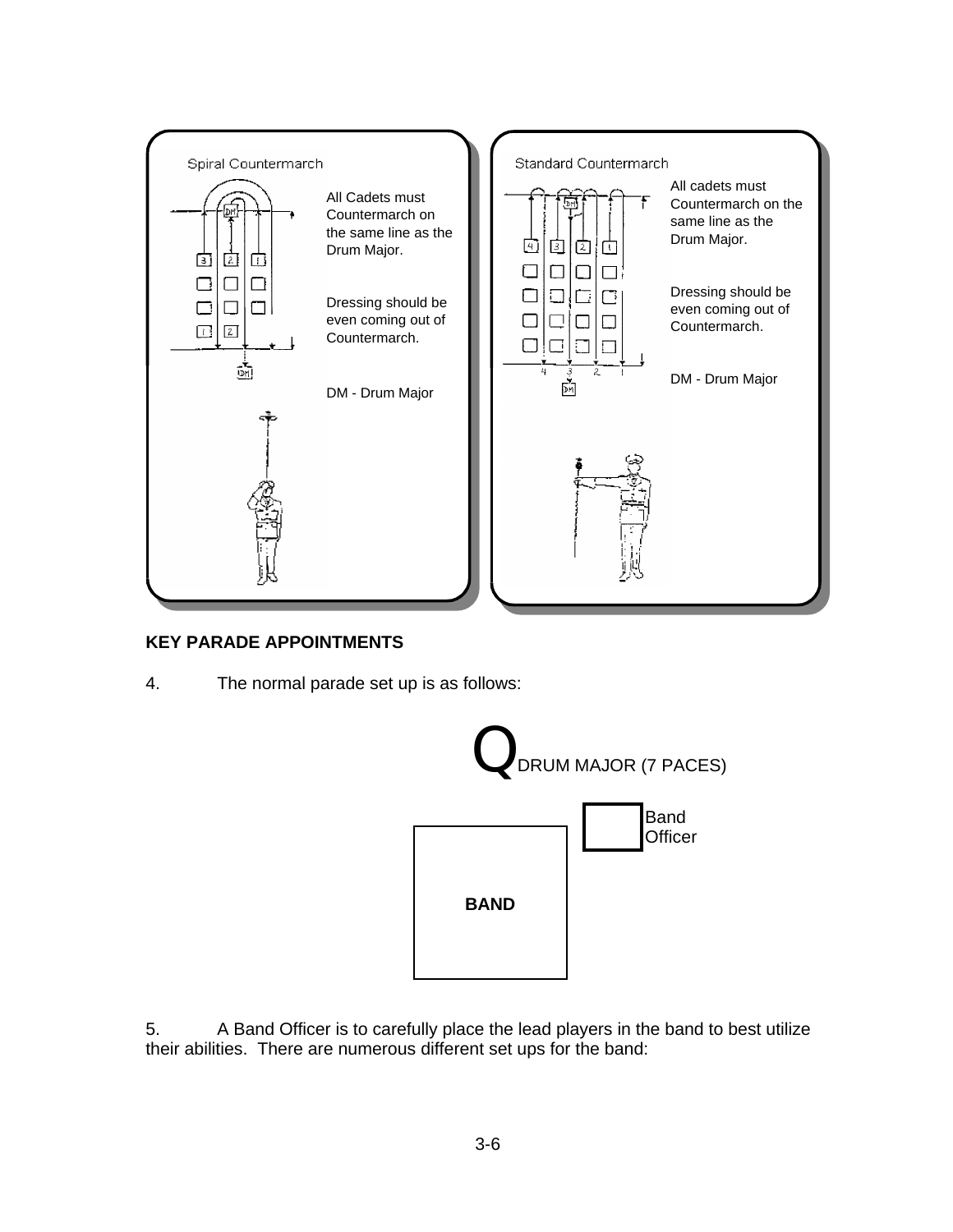6. A Band Officer is to carefully place the lead players in the band to best utilize their abilities. There are several different set ups for the band:



a. **Suggested Set Up #1:**

b. **Suggested Set Up #2:**

|         |                        | <b>DM</b>                            |       | $DM - DI$                        |
|---------|------------------------|--------------------------------------|-------|----------------------------------|
| (<br>LB | C<br>LB                | C<br>LB                              | LB    | $LB - Lo$<br>SD - Sr<br>BD - Ba  |
| Glock   | $\overline{C}$<br>Clar | C<br>Clar                            | Glock | Tpt - Tr<br>TD - Te<br>$CYM - 0$ |
| Sax     | C<br>Flute             | $\mathcal{C}_{\mathcal{C}}$<br>Flute | Sax   |                                  |
| SD      | SD                     | SD                                   | SD    |                                  |
| CYM     | <b>TD</b>              | <b>BD</b>                            | TD    |                                  |
| Tpt     | Tpt                    | Tpt                                  | Tpt   |                                  |

rum Major wer Brass nare Drum ass Drum rumpet nor Drum Cymbals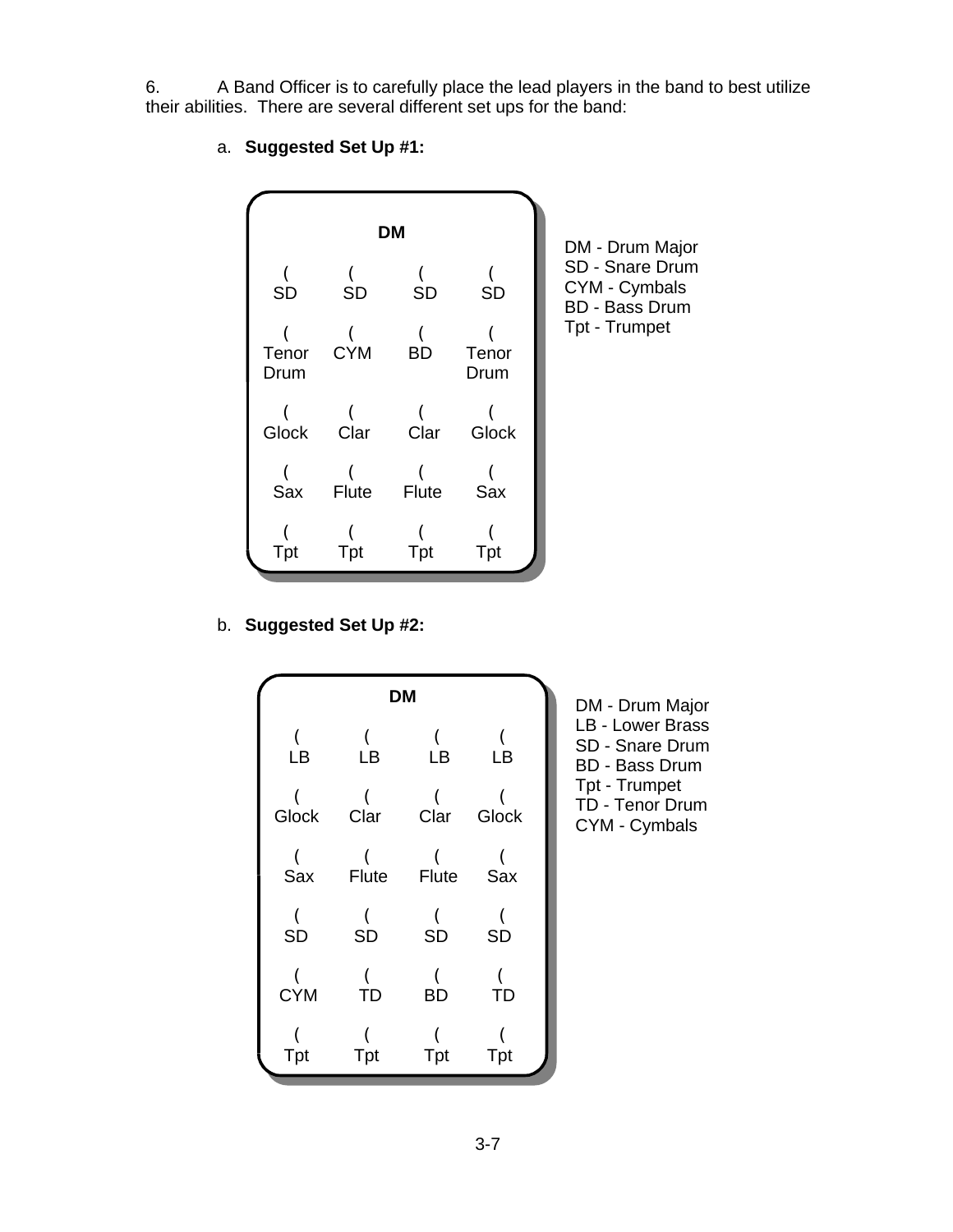7. For the lead players, it can be set up as follows:

# a. **Suggested Set Up #1:**

|            |          | <b>DM</b> |       | <b>LS - Lead Snare</b>                                            |
|------------|----------|-----------|-------|-------------------------------------------------------------------|
| ∩          | $\Omega$ | O         | O(LS) | LG - Lead Glock<br>LW - Lead Woodwind Player<br>LT - Lead Trumpet |
| X(2LG) X   |          | X         | O(LG) | $2LG - 2nd$ Lead Glock<br>2LW - 2 <sup>nd</sup> Lead Woodwind     |
| X(2LW) X   |          | X         | O(LW) | 2LT - 2 <sup>nd</sup> Lead Trumpet                                |
| X(2LW) X   |          | X         | O(LW) |                                                                   |
| $X(2LT)$ X |          | X         | O(LT) |                                                                   |
|            |          |           |       |                                                                   |

# b. **Suggested Set Up #2:**



LS - Lead Snare LG - Lead Glock LW - Lead Woodwind LT - Lead Trumpet

3-8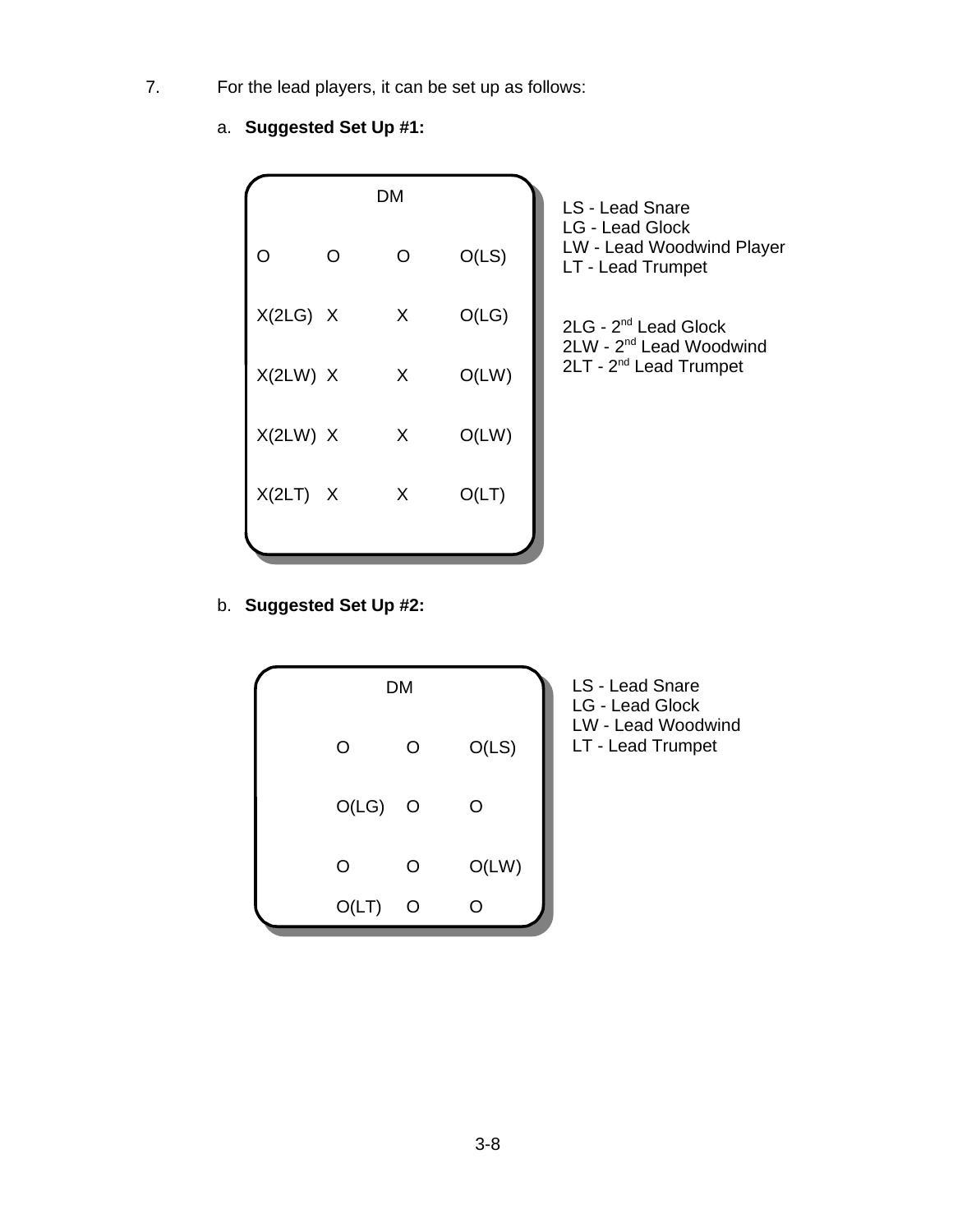## **INSTRUMENT DRILL**

### **GENERAL**

1. Band personnel must receive instructions in the care, maintenance, and handling of delicate musical instruments before instruction in instrument drill is given.

2. The following are basic positions for holding musical instruments: the playing position, the carrying position, and the stand at ease/stand easy position and ground instrument. These positions may have to be varied to allow for differences in size and playing techniques (see the following diagrams).

#### **CHANGING POSITIONS**

3. Movement between the stand easy, carrying and the playing position shall be by the most direct route possible with the instrument. On completion of the movement, minor adjustments may be necessary as required by instrumental differences. The carrying position will be the normal position of attention when marking time while not playing.

#### **GROUND/TAKING UP INSTRUMENTS**

- 4. On the command "GROUND INSTRUMENTS", band members shall:
	- a. take a half pace forward with the left foot and, by bending the knees, adopt a squatting position;
	- b. place the instrument on the ground as shown in the appropriate diagram;
	- c. assume the position of attention by standing erect, bending the left knee and bringing the left foot smartly back to the right foot.
- 5. On the command "RETRIEVE UP \_\_\_ INSTRUMENTS":
	- a. take a half pace forward with the left foot and by bending the knees, adopt a squatting position with most of the weight on the right foot;
	- b. look down and pick up the instrument so as to readily take up the carrying position;
	- c. resume the carrying position by standing erect, bending the left knee and bringing the left foot smartly back to the right.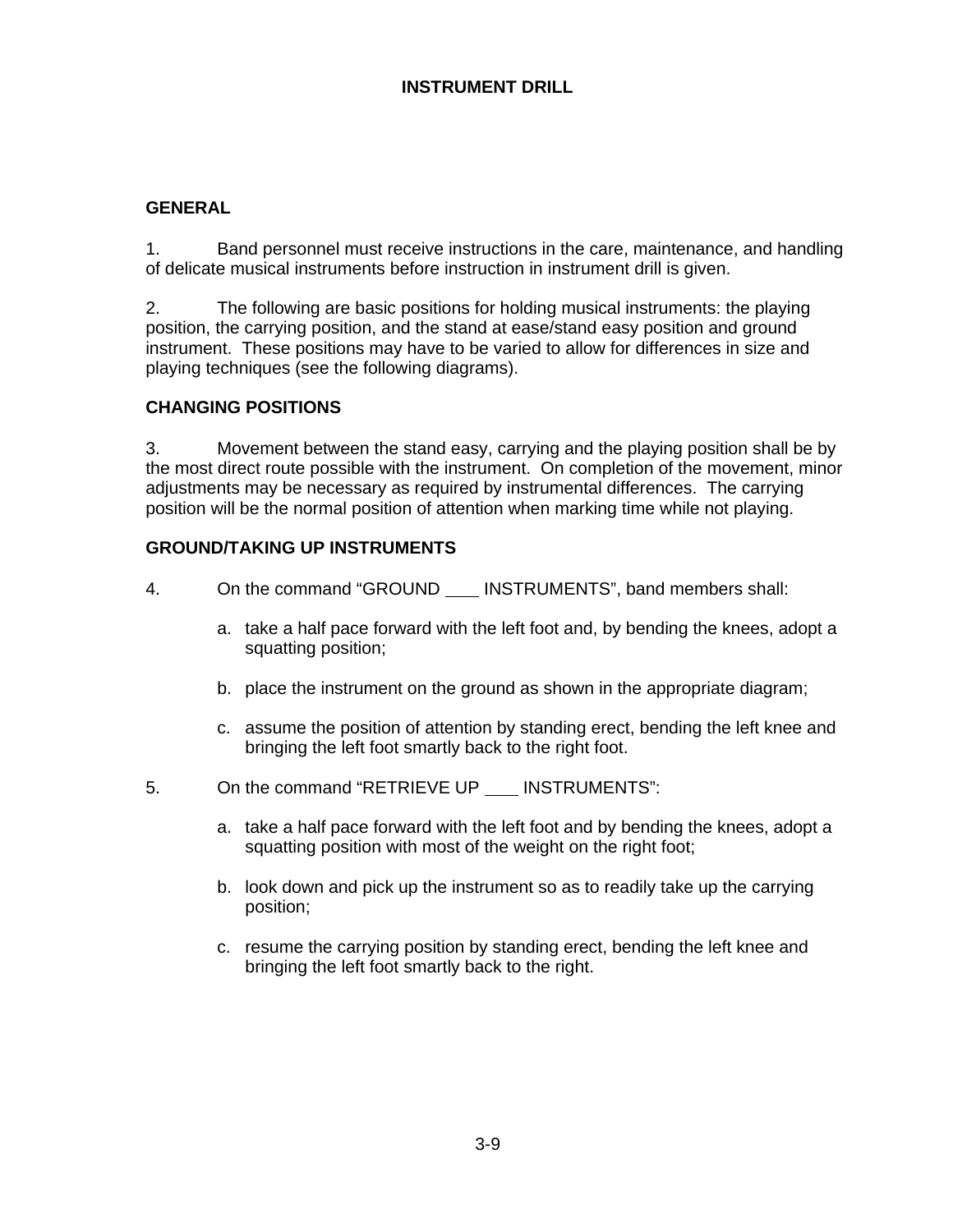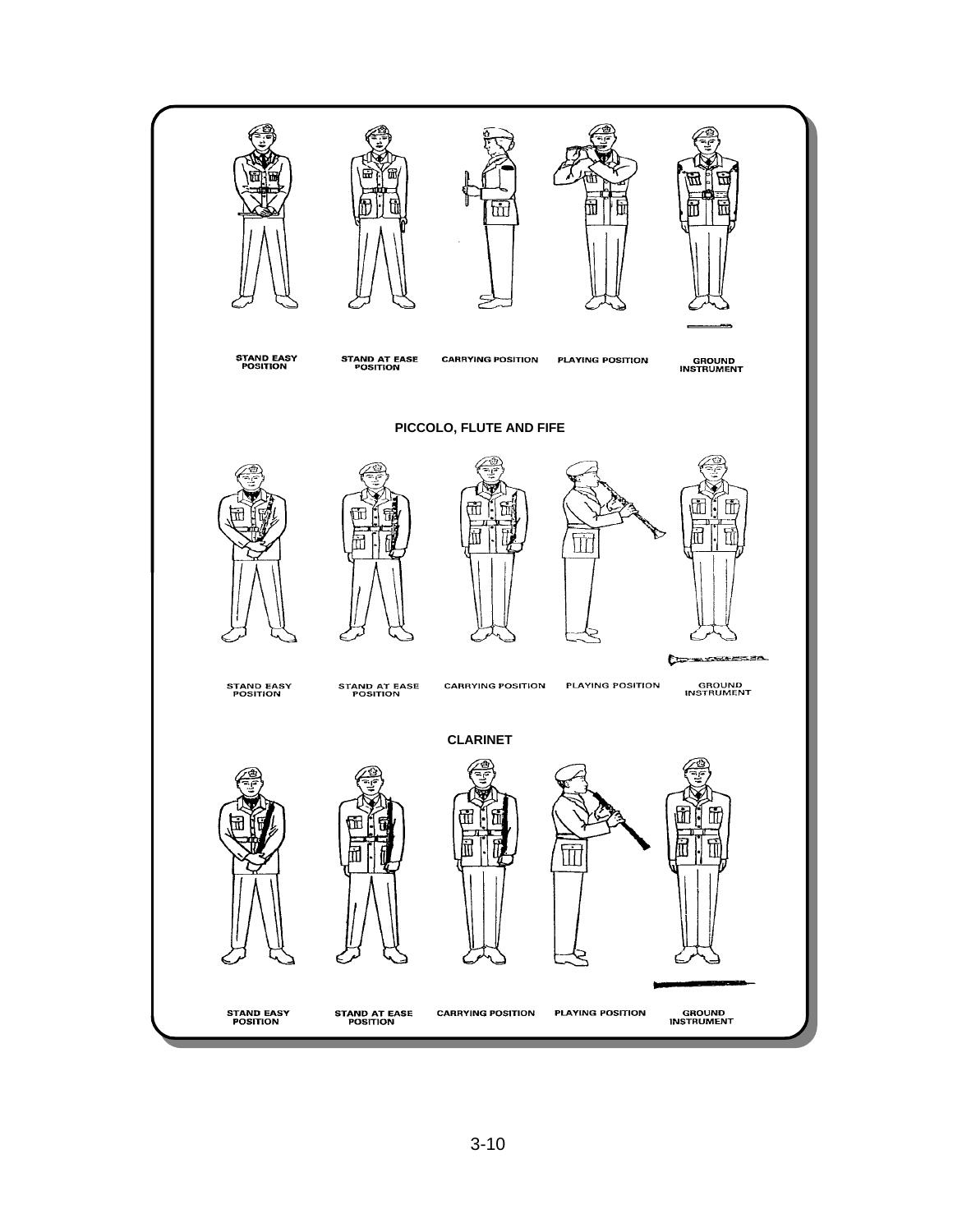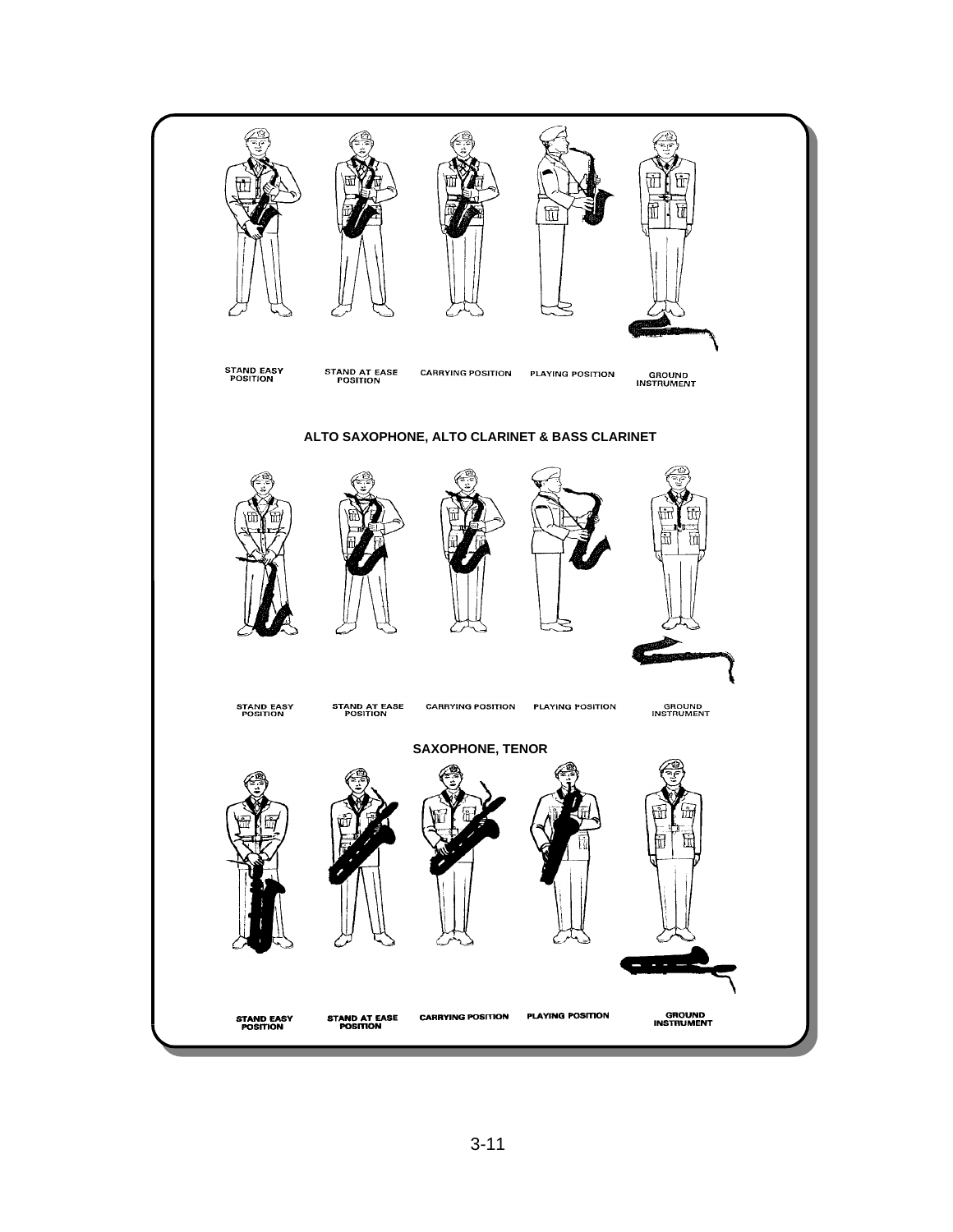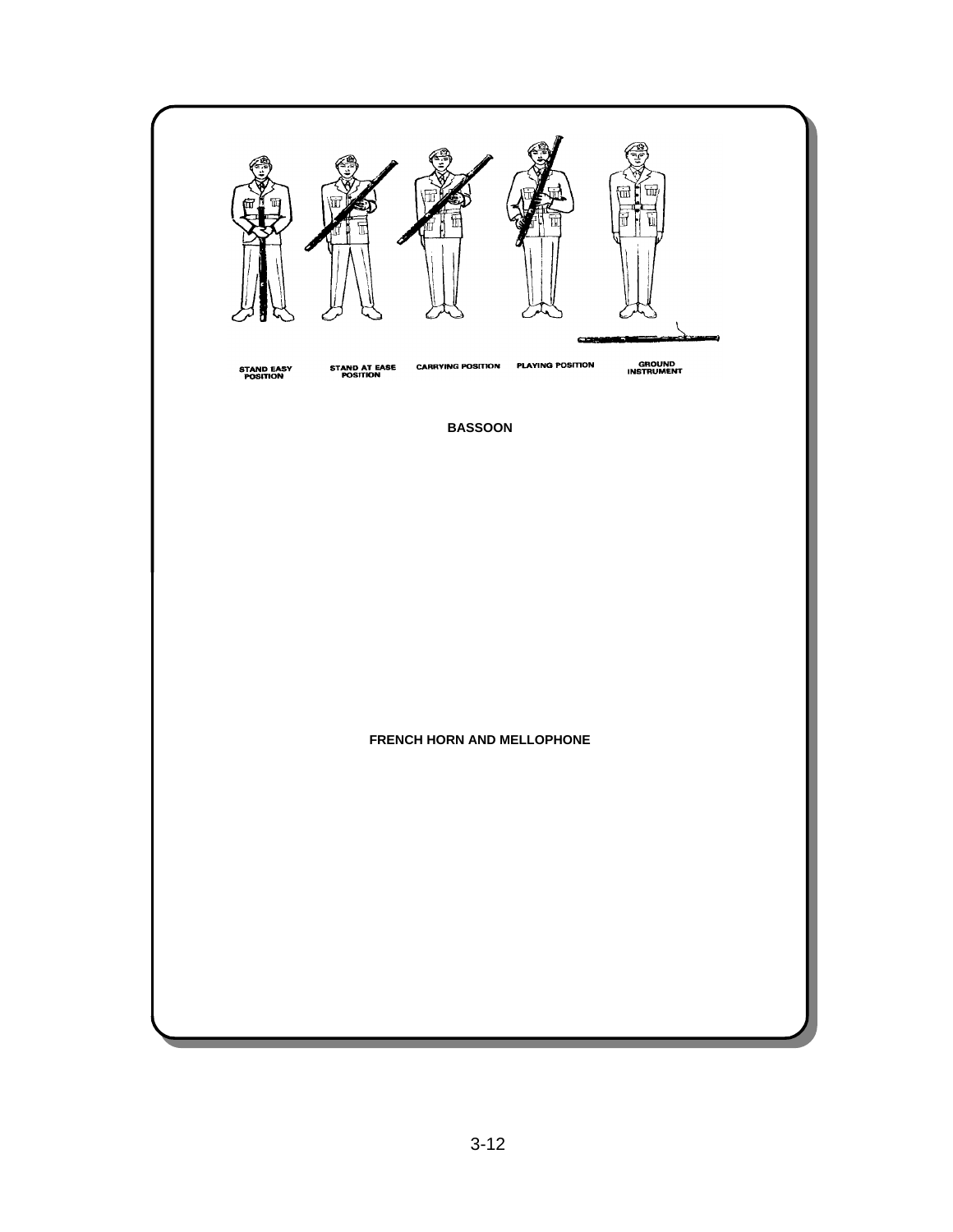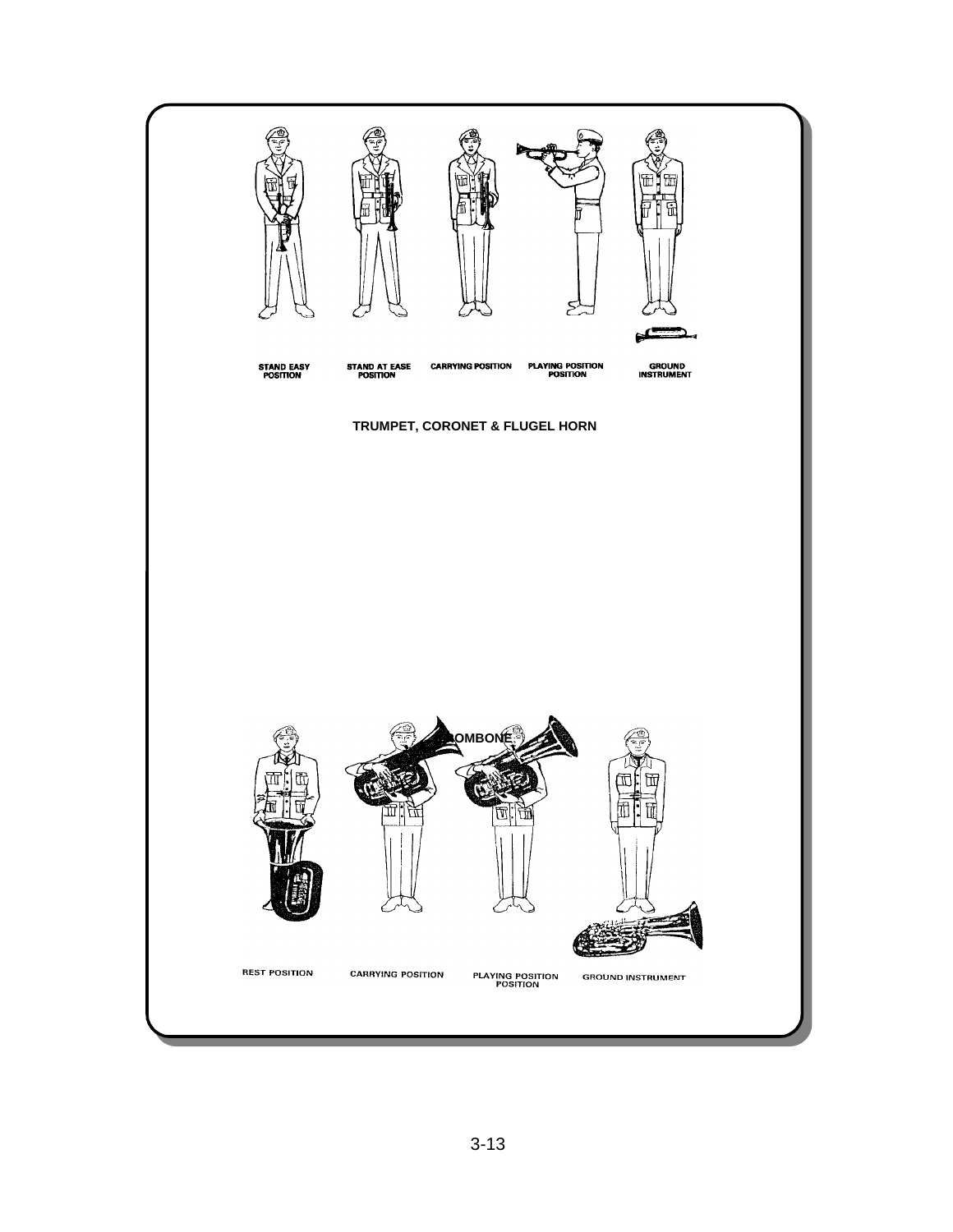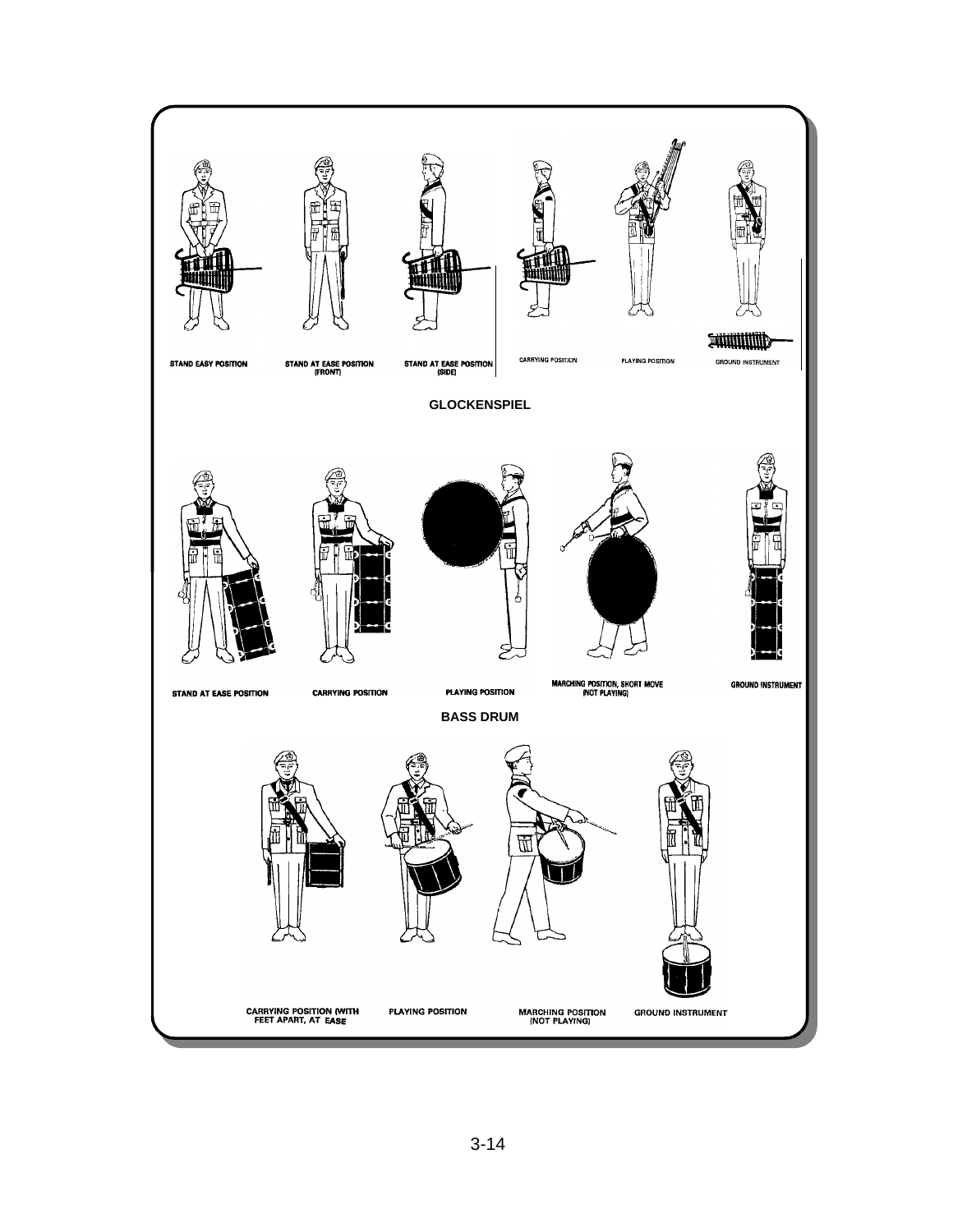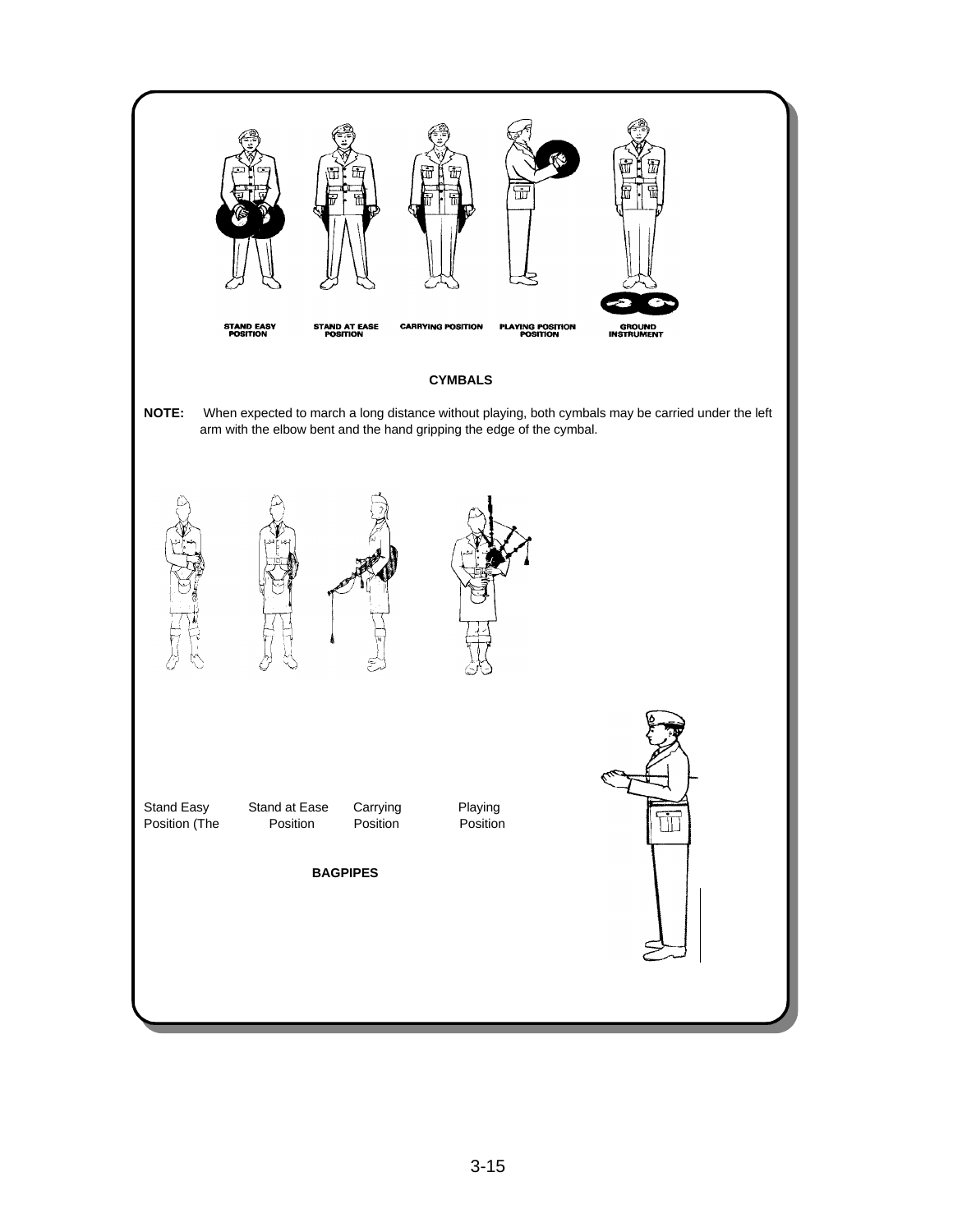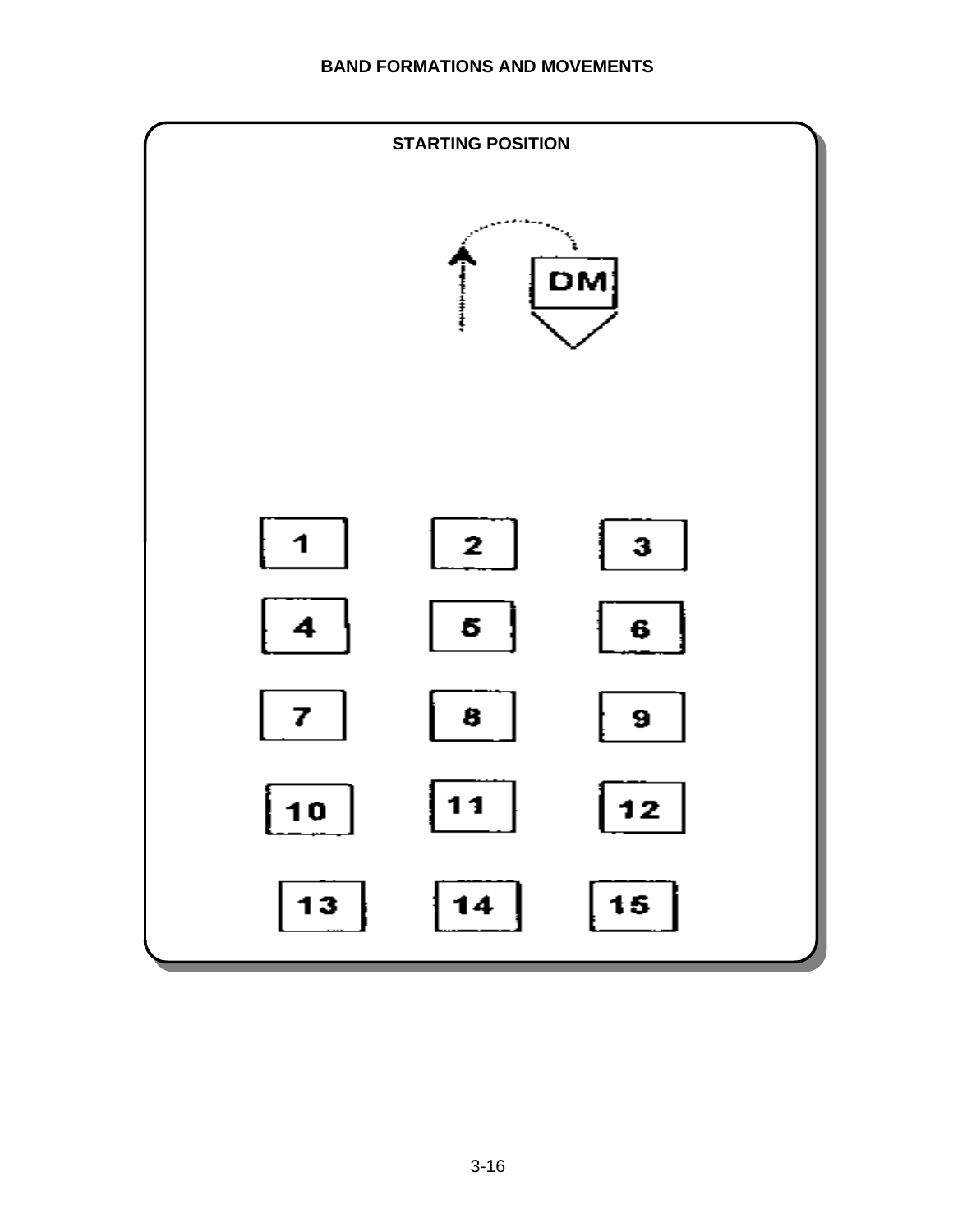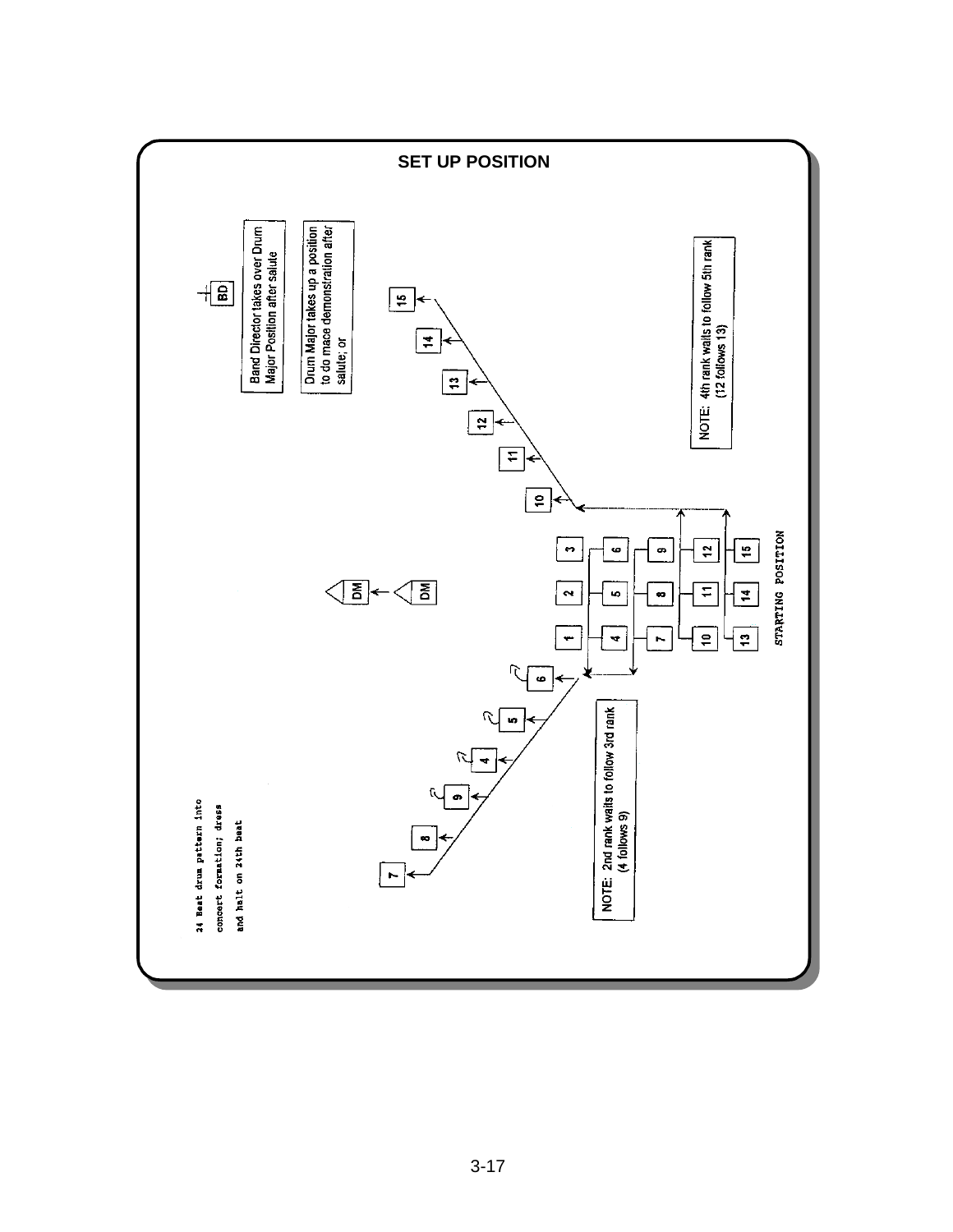

a. DM verbal commands

Reform Band - Right and Left - INCLINE 1.

Rolls - Quick - March 1.

- b. All start marching or marking time.
- c. First rank steps off short paces.
- d. 6 waits for 1 to clear and marches forward taking up original position two paces behind 3, 5 and 6 do same.
- e. 9, 8 and 7 march forward and wait to take up positions behind 6, 5 and 4.
- f. 10 marks time until 9 clears, then marches to his position behind 7. 11 and 12 do same.
- g. 13, 14 and 15 mark time until 10 stops marking time and marches forward. Then march forward to take up original positions behind 10, 11 and  $12$ .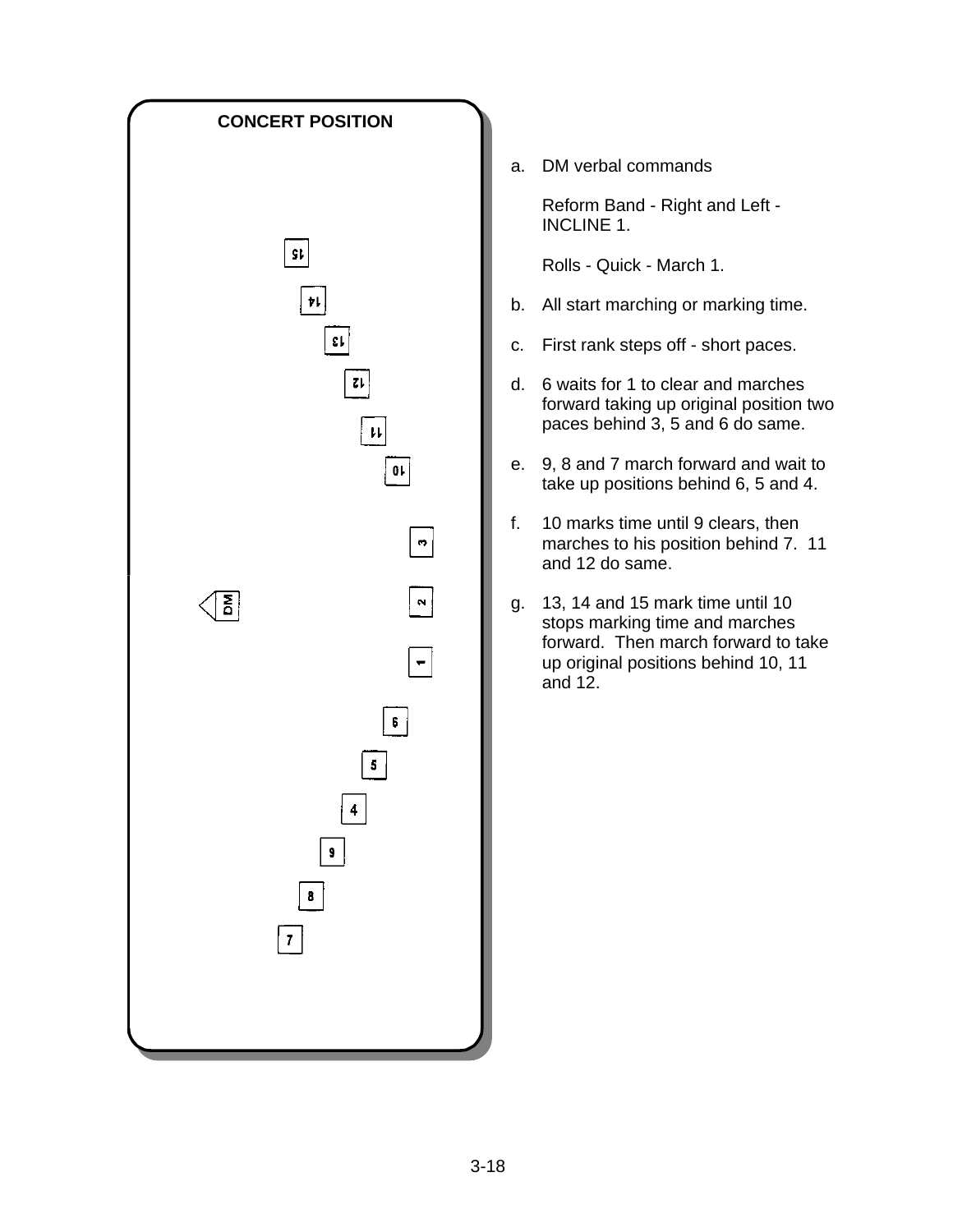

- a. 10 marks time until 9 clears, then marches to his position behind 7. 11, and 12 do same.
- b. 13, 14, and 15 mark time until 10 stops marking time and marches forward. Then march forward to take up original positions behind 10, 11, and 12.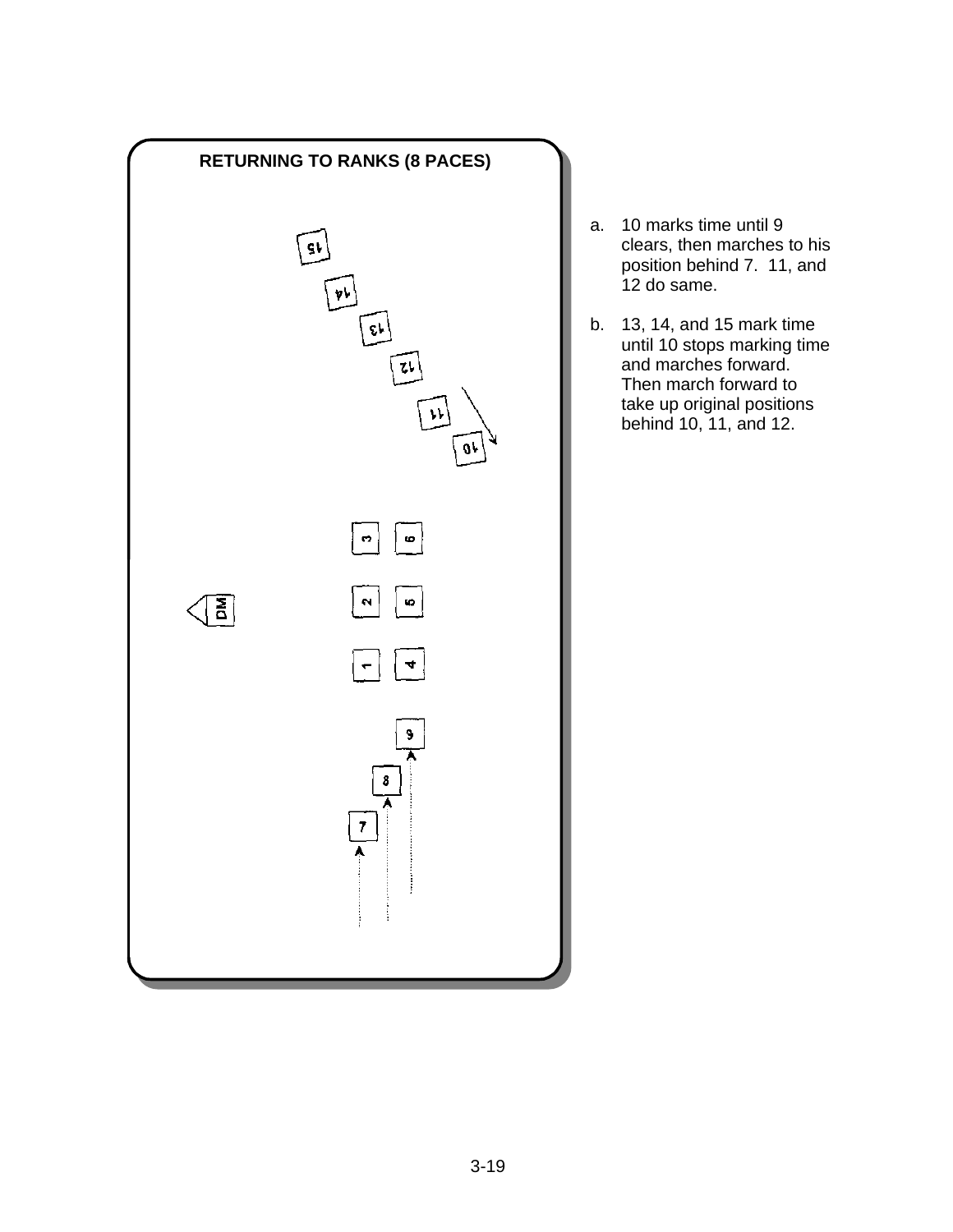

a. 13, 14, and 15 mark time until 10 stops marking time and marches forward. Then march forward to take up original positions behind 10, 11, and 12.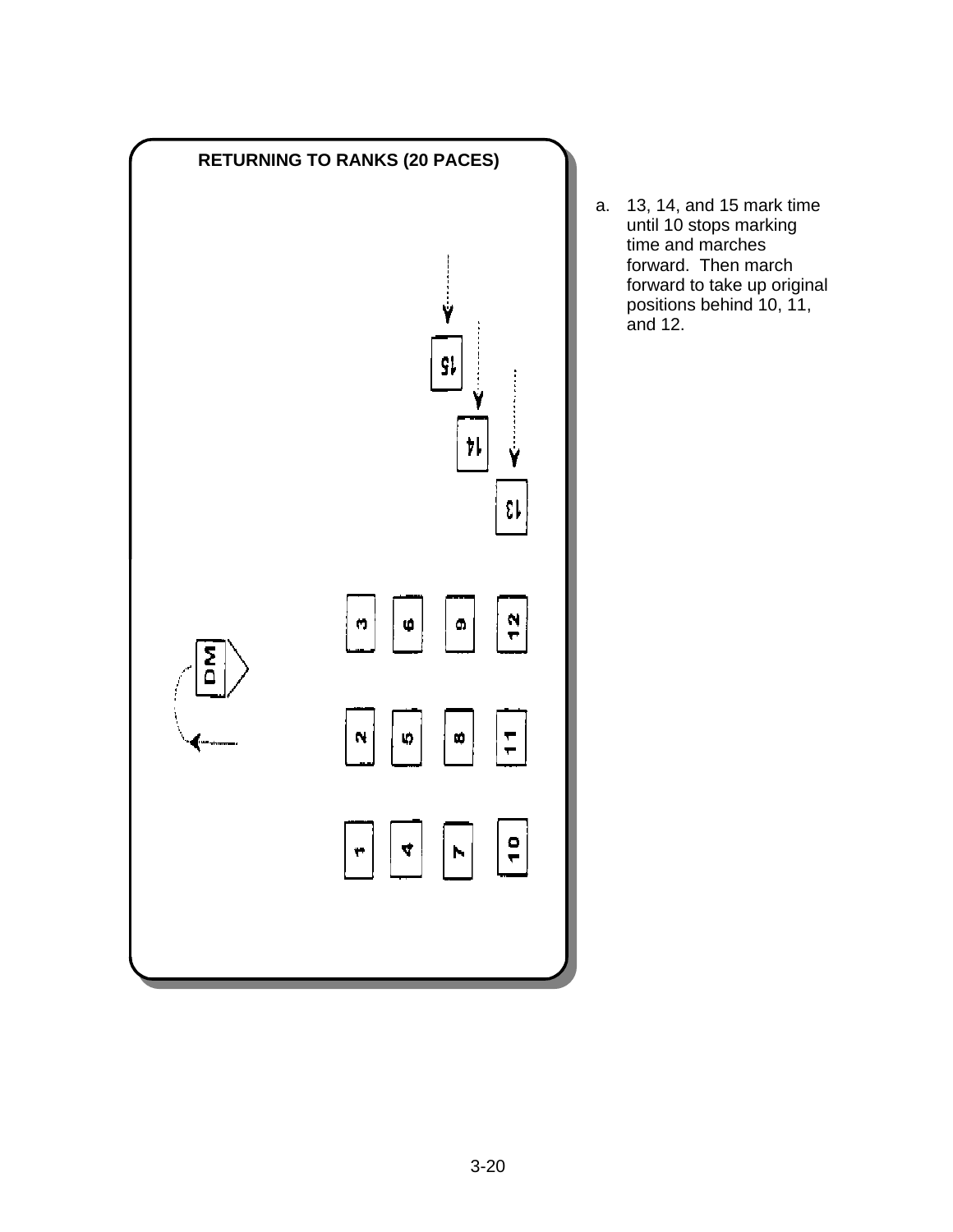#### **GENERAL**

1. This section outlines the weather conditions under which bands should not be expected to perform efficiently and, if bands must play, the action to be taken to counteract adverse conditions.

#### **MUSICAL INSTRUMENTS**

- 2. **Rain and Sleet.** The effect of rain and sleet on instruments is as follows:
	- a. **Woodwind Instruments.** All woodwind instruments, except bagpipes, have keys and pads that are precision made. Playing outdoors in other than slight precipitation will impair the functioning of these instruments with consequent lack of musical efficiency and, possibly, large expenditures for repair. Therefore, woodwind instruments should not be subjected to rain and sleet.
	- b. **Brass Instruments.** The functioning of brass instruments (including those lacquered and plated) is not affected adversely by rain or sleet, except for upright tenor horns (altos), euphoniums, and basses, when the bells may accumulate sufficient water to cause gurgling.
	- c. **Percussion Instruments.** Calf skin drum heads stretch and become soft when wet, with the result that proper instrumental tone is lost and the heads may be pierced by drumsticks and beaters. Wet weather conditions may be partially counteracted by the use of **all-weather** heads or plastic covers. The playing of cymbals and bell lyra is not affected by rain and sleet, however these instruments, by themselves, do not constitute a musical combination.
	- d. **Bagpipes.** Precipitation may render drone reeds inoperative and cause hemped joints to swell. Wet weather conditions create difficulties in reed and tuning adjustments and cause splitting of wooden joints and surrounding mounts.

3. **Snow.** The effects of snow will be in relation to the temperature. If snow becomes water after contact, the conditions outlined for rain and sleet will apply. Heavy snow could block the tubing of those instruments with upright bells, causing a muffled sound; otherwise, the effects of snow are negligible.

4. **Cold.** Woodwind and brass instruments continually are heated by the warm air being breathed into them. While this heat raises the temperature inside the instrument and, to a much lesser degree, the temperature of the surrounding air, the presence of wind will disperse such heat and reduce its beneficial effect in an amount proportionate to the velocity of the wind. Furthermore, the performance of a piece of music may require periods of silence by one or more instrumental sections. During these periods of inactivity, and during the interval between pieces, all heat will be dispersed, at which time the moisture breathed into the instrument, condensed on pads and valves, will freeze and render the instrument inoperative. If windchill (the combination of temperature and wind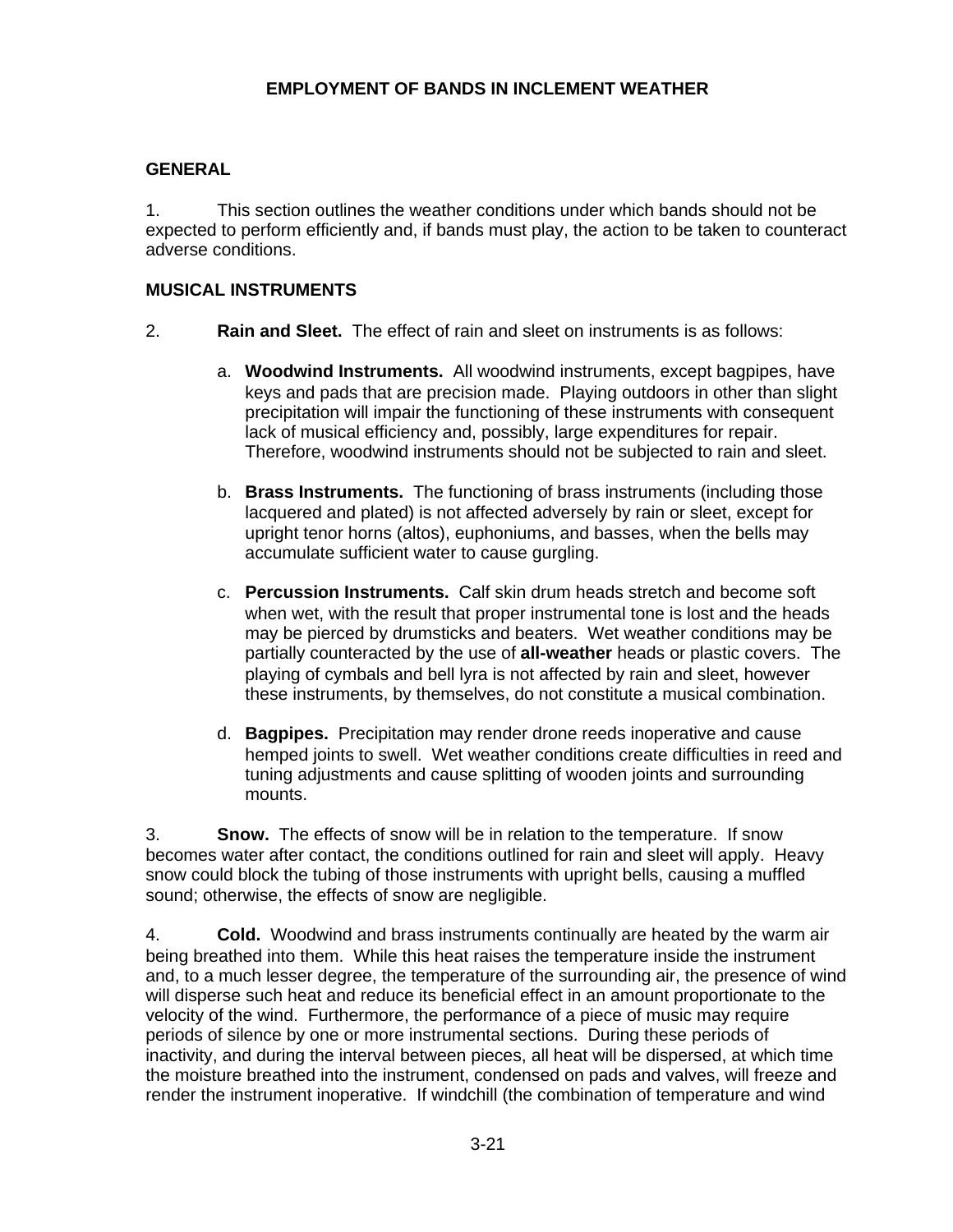speed) is excessive, the heat of the breath may be insufficient to overcome the windchill, and the instrument will freeze while being played. The danger areas are is outlined on page 3-18. Other factors to be taken into consideration during cold periods are as follows:

- a. **Woodwind Instruments.** The contraction of metal, because of cold, causes precision-built instruments to function improperly, particularly if they are new. Oil or grease on moving parts will congeal, impeding movement. Both factors have an adverse effect on musical efficiency.
- b. **Brass Instruments.** Because of the nature of their construction and method of playing, brass instruments are the first to be affected by low temperatures. Furthermore, the brass instruments that form the basic musical quartet are most susceptible. Piston bugles, because the valve is placed horizontally, can play in temperatures some 10 degrees colder than the brass instruments referred to previously. Bugles without valves are not affected by cold. When brass instruments must be played in freezing temperatures, the following action is necessary:
	- (1) Leave them in a warm room until the last possible moment,
	- (2) Ensure that all moisture, particularly on valves and trombone slides, is removed before proceeding outside,
	- (3) Ensure that only oils and greases of low viscosity are employed,
	- (4) Permit improvisation of methods of heating and retaining the heat in valves, even though the appearance will be unmilitary.
- c. **Percussion Instruments.** Excessive cold causes drum heads to become brittle and susceptible to breakage. However, the danger are involves temperatures that would render playing impossible because of windchill.
- d. **Bagpipes.** Prior to actual performances, it is essential that bagpipes be played for a short period of time for the purposes of tuning, reed adjustments and warm-up. The warm-up deposits moisture in the drones and chanter. Exposure of the instrument to freezing temperatures while in a moistened condition may cause splitting of wooden joints and surrounding mounts.

## **THE PLAYER**

5. **Temperature.** Muscular efficiency of the wrists, hands, and fingers is reduced as the temperature of the flesh is reduced. Players of all woodwind instruments, except saxophones, are unable to perform while wearing gloves unless the finger tips of the gloves have been removed. The hands of saxophone and brass players are in continuous contact with metal, causing considerable heat loss through the absorption, even when wearing gloves. The playing of a snare drum requires considerable dexterity in the hand and wrists. Therefore, temperature has a direct effect on the ability of musicians to perform efficiently, i.e. the lower the temperature, the lower the musical standard. Similarly, the efficiency of facial muscles is reduced as the temperature is lowered. Because the playing of all woodwind and brass instruments requires a high degree of control over the muscles of the mouth and jaws, the quality of the music produced will be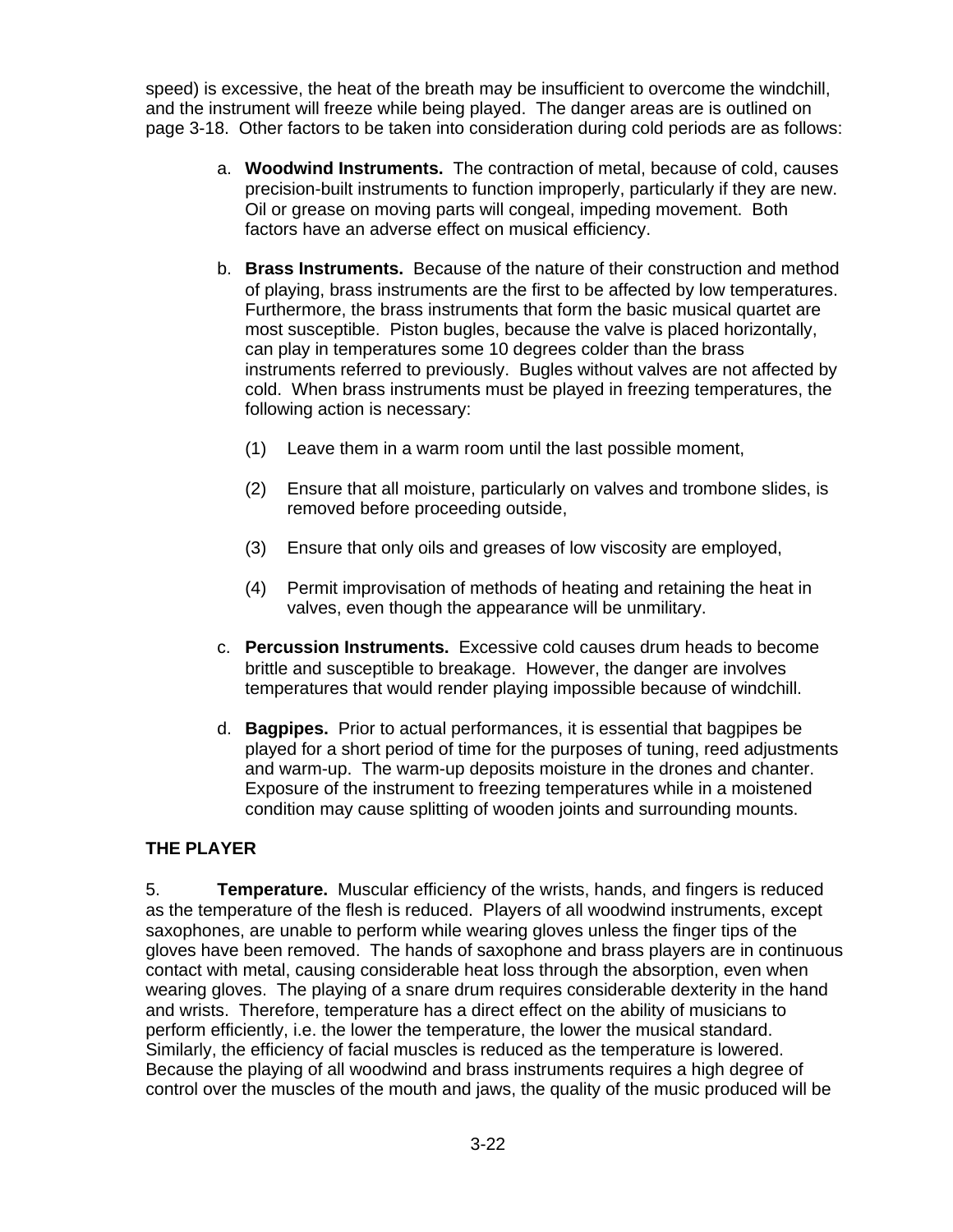commensurate with the temperature. Injury to the lips will occur, if, at below-freezing temperatures, the mouthpieces of brass instruments are not warmed before playing.

6. **Windchill.** The temperature of exposed flesh is lowered by dispersal of body heat in the same way that instrument temperature was reduced. The effects of windchill on exposed flesh are outlined on page 3-17.



**Counteractive Measures.** If musicians must perform under adverse conditions, they should be permitted to move wrist, fingers, face muscles, slides, valves, and keys, keep mouthpieces of brass instruments in their hands, and blow into their instruments even though the rest of the parade is motionless.

## **EXPOSURE TIME**

7. When estimating the effect of cold weather conditions, the total time that a band will be exposed to these conditions must be taken into consideration. The danger areas illustrated above have been based on an exposure of one hour. Therefore, the incidence of personnel and instrumental failures will be reduced as the duration of exposure is reduced. Exposure must be considered in relation to the severity of the cold weather conditions and the importance of the event.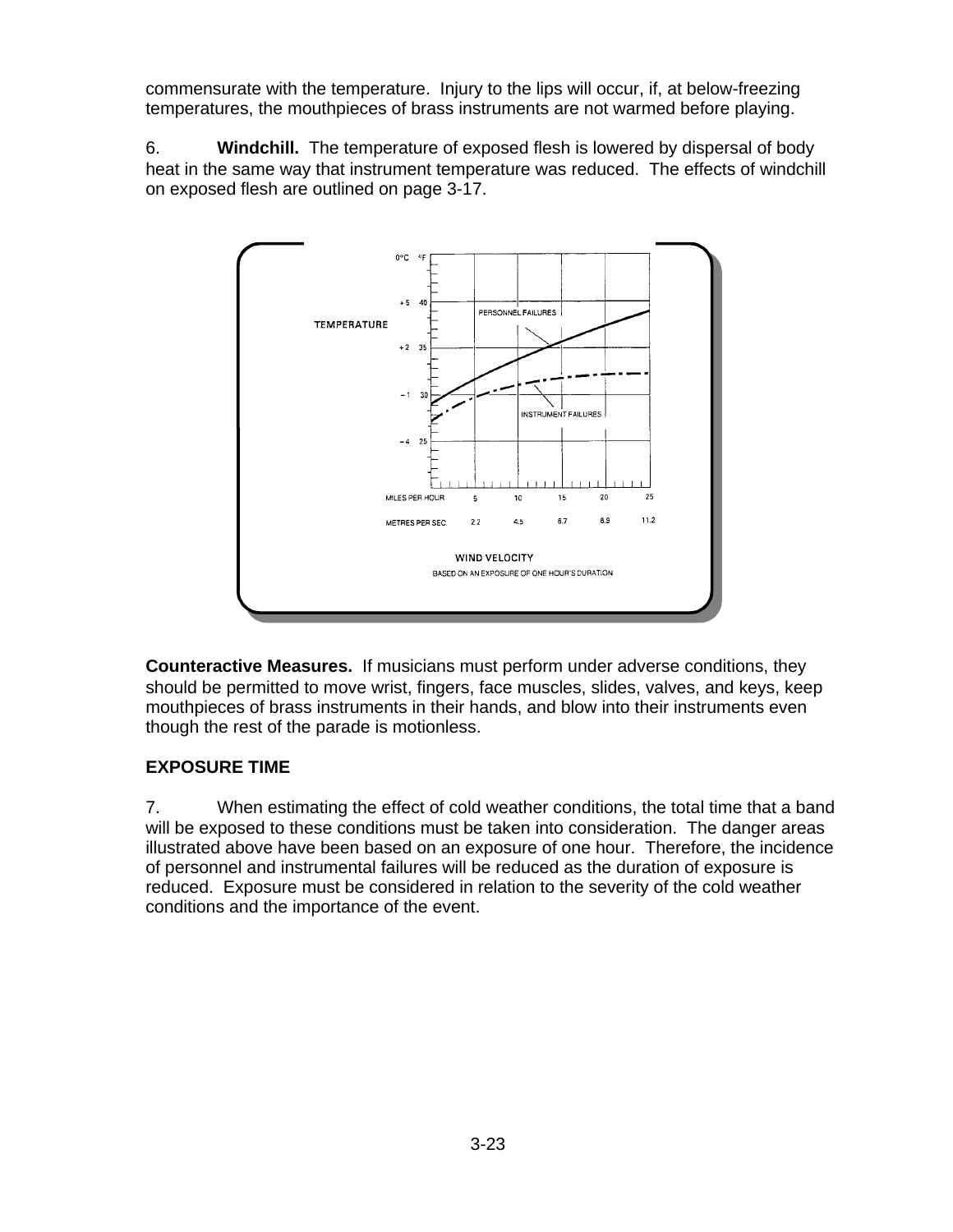# **GENERAL**

1. Conducting on parade is usually executed with both hands. The right hand holds the baton and the left hand beats a mirror image of the right hand. The left hand is also used to show nuances in the music, such as dynamic levels, second endings, etc.

# **CONDUCTING STANCE**

2. Stand erect with authority but not too rigid. Conduct with the wrist and forearm. The elbow hardly moves and the shoulder is seldom employed.







# **HAND POSITION**

3. Turn the palm of the right hand downward (as shown above) with a slight inward roll and lightly touch the thumb against the first finger by the first joint. Curve the remaining fingers inward naturally toward the palm. You may extend the first finger slightly to give the hand a more pointed shape.

# **CONDUCTING AREA**

4. Ordinarily, the conducting area extends from the top of the head to the waist (approximately the height to which a conductor's stand is generally raised) for vertical strokes and the full reach of the arms to either side for horizontal strokes. The horizontal center of the beat patterns should be approximately at chest height. The vertical beat patterns should be in front of the body slightly to the right of center for the right hand and slightly to the left of center for the left hand.

# **THE ATTACK, DEFINING TEMPO, CUT-OFF AND HOLD (FERMATA)**

# **DEFINING THE TEMPO**

5. The tempo can be set by measuring the duration of time between the *preparatory ictus* and the *ictus*.



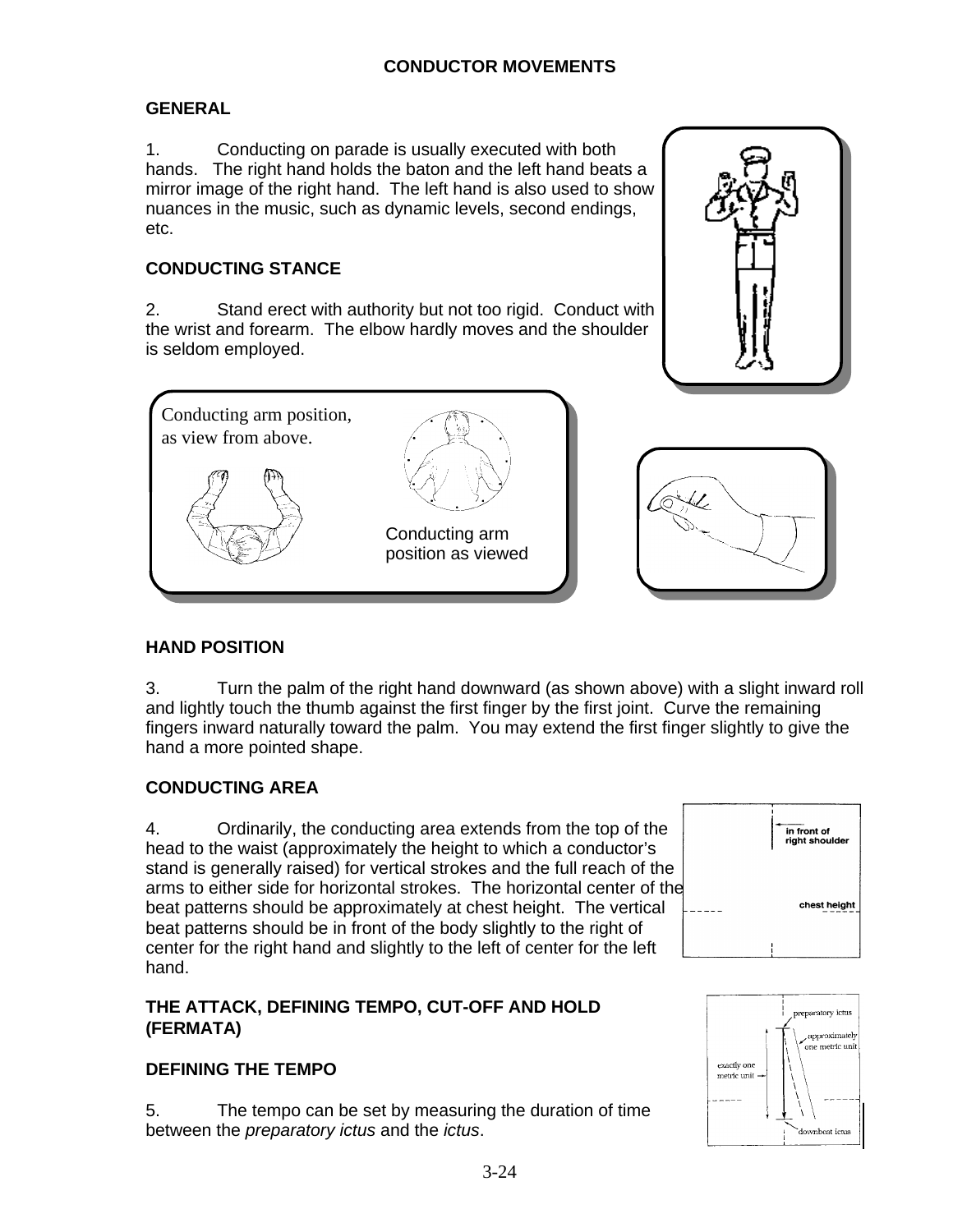

**PREPARATORY GESTURES AND DOWNBEATS**

6. **Preparatory Beat**: The attack for the first note of music is prepared by a preparatory beat, just as an executive word of command is prepared by a cautionary command. Flick or rebound the wrist at the arrow points  $(+)$  shown in the figures. The steps to develop a proper attack are as follows:

- a. imagine a circle representing a clock dial with 12 o'clock dial with 12 o'clock at eye level and six o'clock at waist level;
- b. the preparatory beat starts with the right hand in a position near four o''clock on the imaginary clock dial and the left hand at the same height;
- c. the hands start in their respective positions at four and eight o'clock and drop to a point level with six o'clock (waist high). They rebound upwards level with twelve o'clock (eye level);
- d. the hands then move straight down to a position level with six o'clock for the downbeat;
- e. the time elapsing between the flick (rebound) of the preparatory beat and the rebound of the downbeat is equal in time to one beat of the music that follows.

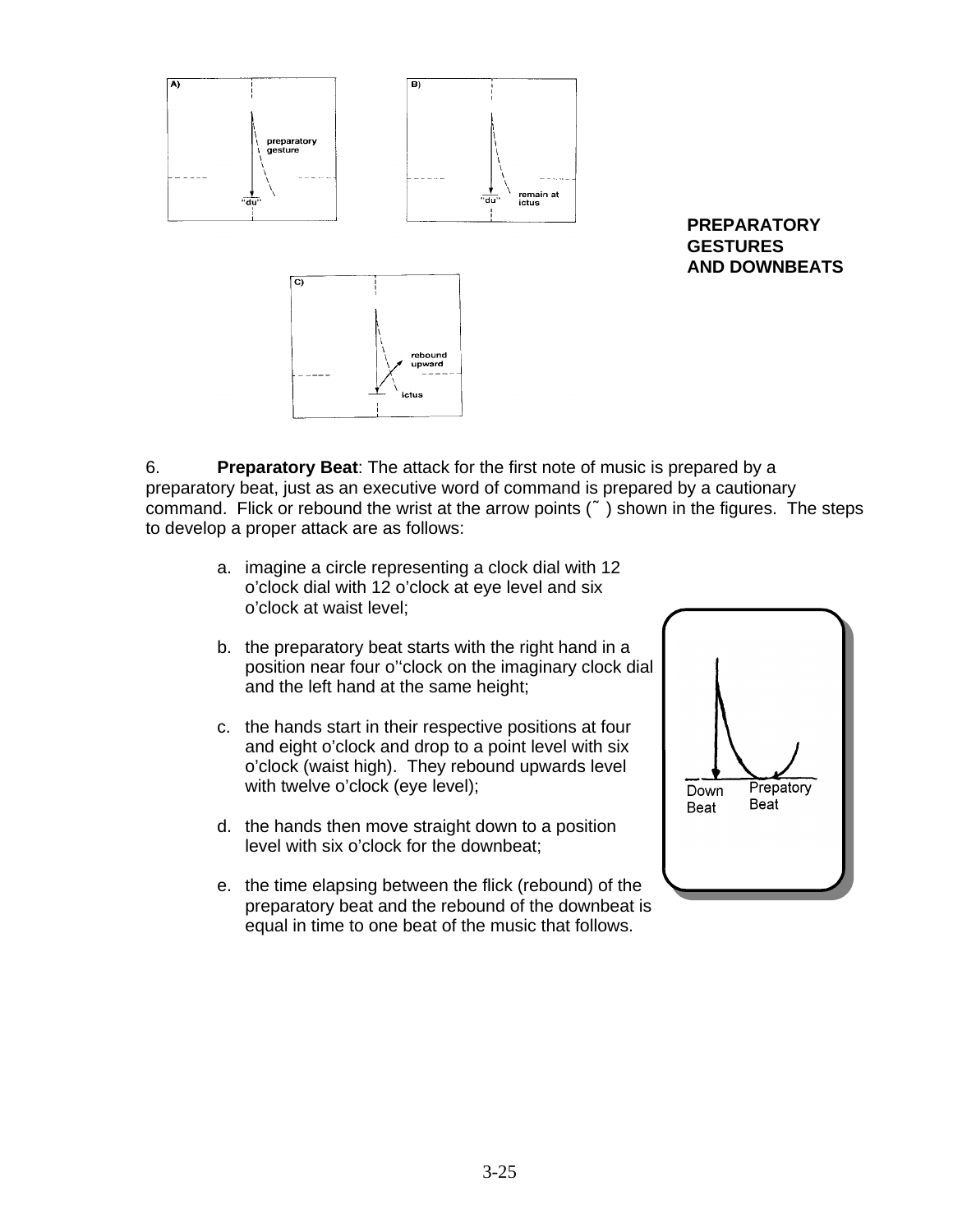- 7. **Cut-Off:** There are two methods to cut-off or release the music:
	- a. use the cut-off shown in the right margin with the right hand and mirror the motion with the left. The flick defines exactly where the music should stop; and
	- b. simply stop beating on the beat the music is meant to stop.

8. **Hold or Pause:** Sometimes the music ends on a PAUSE or HOLD where the last note is held until the conductor cuts off the band. The musical sign used is the FERMATA  $($ the fermata or hold:

- a. at exactly the instant the music is to hold, interrupt the beat pattern and position the hands directly in front of the body at the same level as two and ten o'clock; and
- b. at the appropriate instant, use the cut-off motion to cut off or release the music. A strong wrist flick is required for an effective cut-off.
- c. mirror the right hand with the left.

#### **THE BEAT PATTERNS**

- 9. The position of the hands in the beat patterns should:
	- a. be slightly above the waist level for beat one (see arrows);
	- b. rise no higher than eye level; and
	- c. be at shoulder width for the beats preceding the next downbeat (i.e. beat two in 2/4; beats two and three in 3/4; and beats 3 and 4 in 4/4 time).

10. The precise beat (ictus) is defined with a flick or rebound at the arrow points in the diagrams.



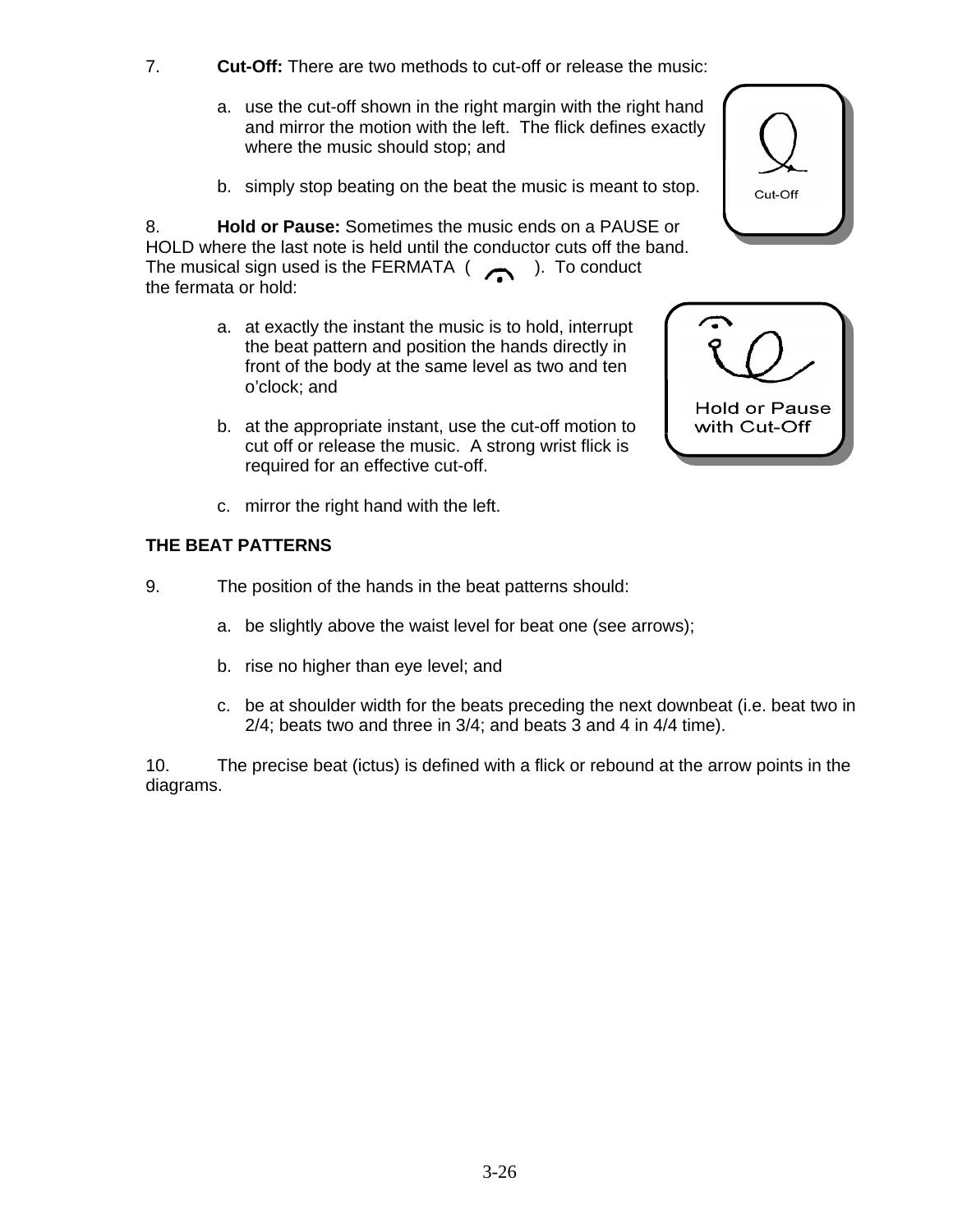## **TWO BEAT**

11. The TWO BEAT Pattern is used for most marches. Frequently used time signatures: 2/4, 6/8, Cut Common ( C ).

# **THREE BEAT**

12. The THREE BEAT Pattern is used in "God Save The Queen", which is written in the 3/4 time signature. Even in slow tempo a slight flick of the wrist is used at the arrow points.

# **FOUR BEAT**

13 The FOUR BEAT Pattern is used for the 4/4 time signature, also known as COMMON TIME ( C ). The "Maple Leaf Forever" is an example of a march in 4/4 time.

#### **DYNAMICS (VOLUME LEVELS)**

- 14. Music may be soft (piano - *p*) or loud (forte - *f*):
- 15. Piano - *p:*
	- a. piano is indicated by holding the left hand at the 10 o'clock position with the palm facing the band;
	- b. the right hand continues beating a smaller than normal pattern; and
	- c. an appropriate facial expression is used, such as raised eyebrows.
- 16. Forte *f:*
	- a. to indicate loud (*f*) beat a larger pattern than normal and be forceful with the wrist and forearm. Use less rebound (flick);
	- b. hold the left hand rigidly in the 10 o'clock position with the knuckles facing the band; and
	- c. use a forceful facial expression.

#### **INSPECTION**

17. The cadet band normally performs inspection music while the Reviewing Officer inspects the unit.

18. The first inspection song can be slow or reflective or even a "Theme Song" for the unit. The roll off for the first song is done after the Reviewing Officer has reported to the first division/platoon/flight, and has inspected the first cadet.

19. The music should be cut off upon the completion of the Reviewing Officer in the division/platoon/flight.

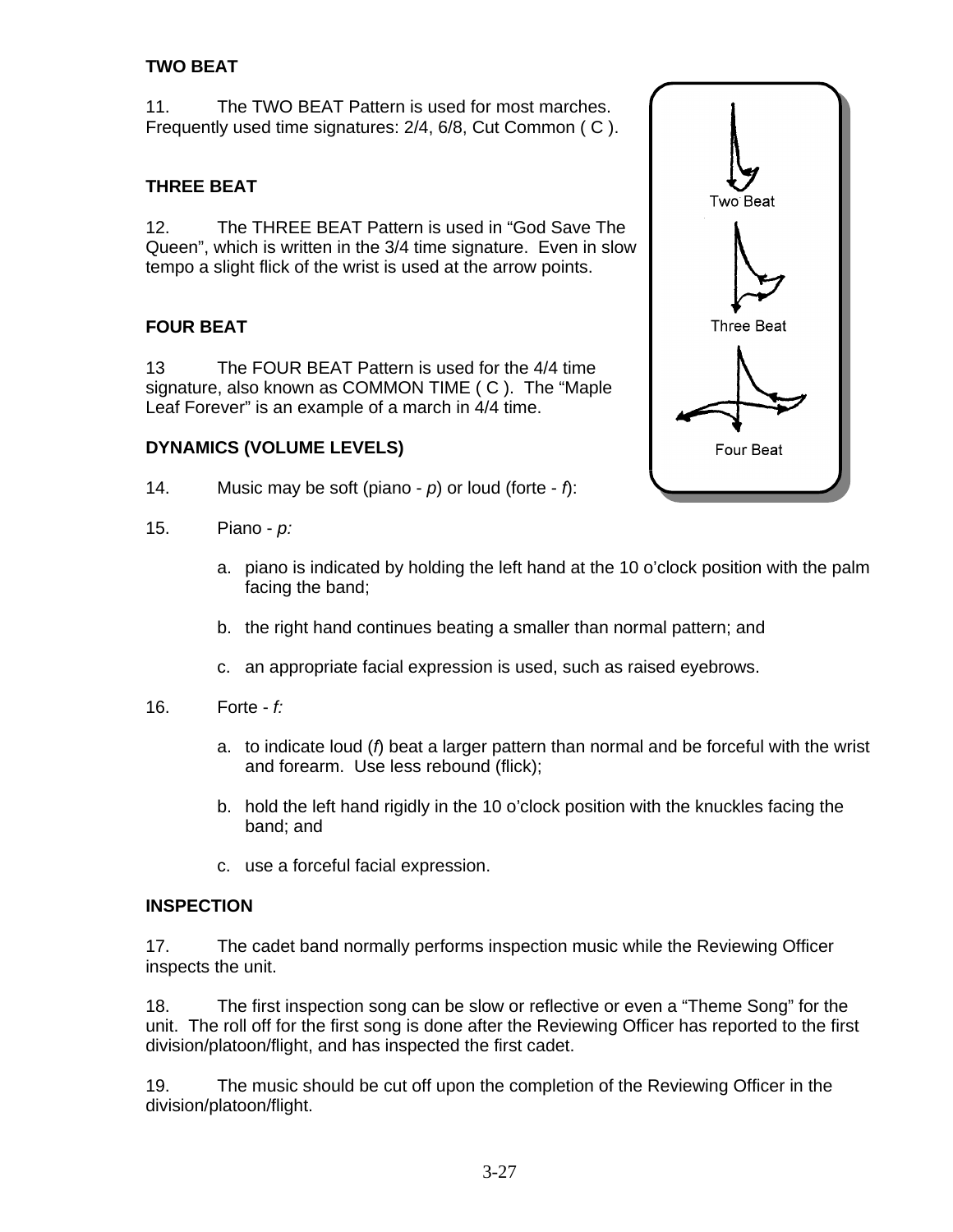20. There should be a brief silence while the Reviewing Officer approaches the second group, to ensure the commands for attention, stand at ease and close order march, are clearly heard.

| <b>SERIAL</b>  | <b>WHO</b>              | <b>COMMAND</b>                                                                                                                                                                                           |  |  |  |  |
|----------------|-------------------------|----------------------------------------------------------------------------------------------------------------------------------------------------------------------------------------------------------|--|--|--|--|
| $\mathbf{1}$   | <b>CSM</b>              | Parade, Attention                                                                                                                                                                                        |  |  |  |  |
| $\overline{2}$ | <b>CSM</b>              | Parade, Open Order March                                                                                                                                                                                 |  |  |  |  |
| 3              | <b>CSM</b>              | Parade, Right Dress                                                                                                                                                                                      |  |  |  |  |
| 4              | <b>CSM</b>              | Parade, Eyes Front                                                                                                                                                                                       |  |  |  |  |
| 5              | <b>CSM</b>              | Parade, Stand at Ease                                                                                                                                                                                    |  |  |  |  |
| 6              | <b>CSM</b>              | Parade, Stand Easy, Prepare for Parade                                                                                                                                                                   |  |  |  |  |
| $\overline{7}$ | <b>CSM</b>              | (When Reviewing Officer Arrives)<br>Bugler, Sound the Alert                                                                                                                                              |  |  |  |  |
| 8              | <b>CSM</b>              | (When the Reviewing Officer is at Dias)<br>Parade, General Salute (CSM & DM's Salute)                                                                                                                    |  |  |  |  |
| 9              | <b>CSM</b>              | (Approach the Reviewing Officer and say)<br>Welcome to (eq. #1234 Corps 1997 Annual<br>Inspection), I am (Name) and there are XX number of<br>cadets on parade, do you wish to inspect, Sir or<br>Ma'am? |  |  |  |  |
| 10             | <b>CSM</b>              | #1 (or name) Platoon/Flight/Band Stand Fast,<br><b>Remainder Stand at Ease</b>                                                                                                                           |  |  |  |  |
| 11             | #1 Platoon<br>Commander | #1 (or name) Platoon ready for Inspection, I am<br>Inspect?                                                                                                                                              |  |  |  |  |
| 12             | <b>DM</b>               | Band plays Inspection Tunes while #1 Platoon is<br>inspected                                                                                                                                             |  |  |  |  |
| 13             | #2 Platoon<br>Commander | #2 Platoon, Attention<br>(When #1 Platoon is finished inspection)                                                                                                                                        |  |  |  |  |
| 14             | #1 Platoon<br>Commander | #1 Platoon, Stand at Ease                                                                                                                                                                                |  |  |  |  |
| 15             | DM                      | Band plays Inspection Tunes while #2 Platoon is<br>inspected                                                                                                                                             |  |  |  |  |
| 16             | #2 Platoon<br>Commander | (When inspection is complete)<br>#2 Platoon, Stand at Ease                                                                                                                                               |  |  |  |  |

# **SAMPLE PARADE PROCEDURES - ANNUAL INSPECTION**

CSM = Cadet Sergeant Major (or Squadron Commander, etc.)

 $DM = Drum Major$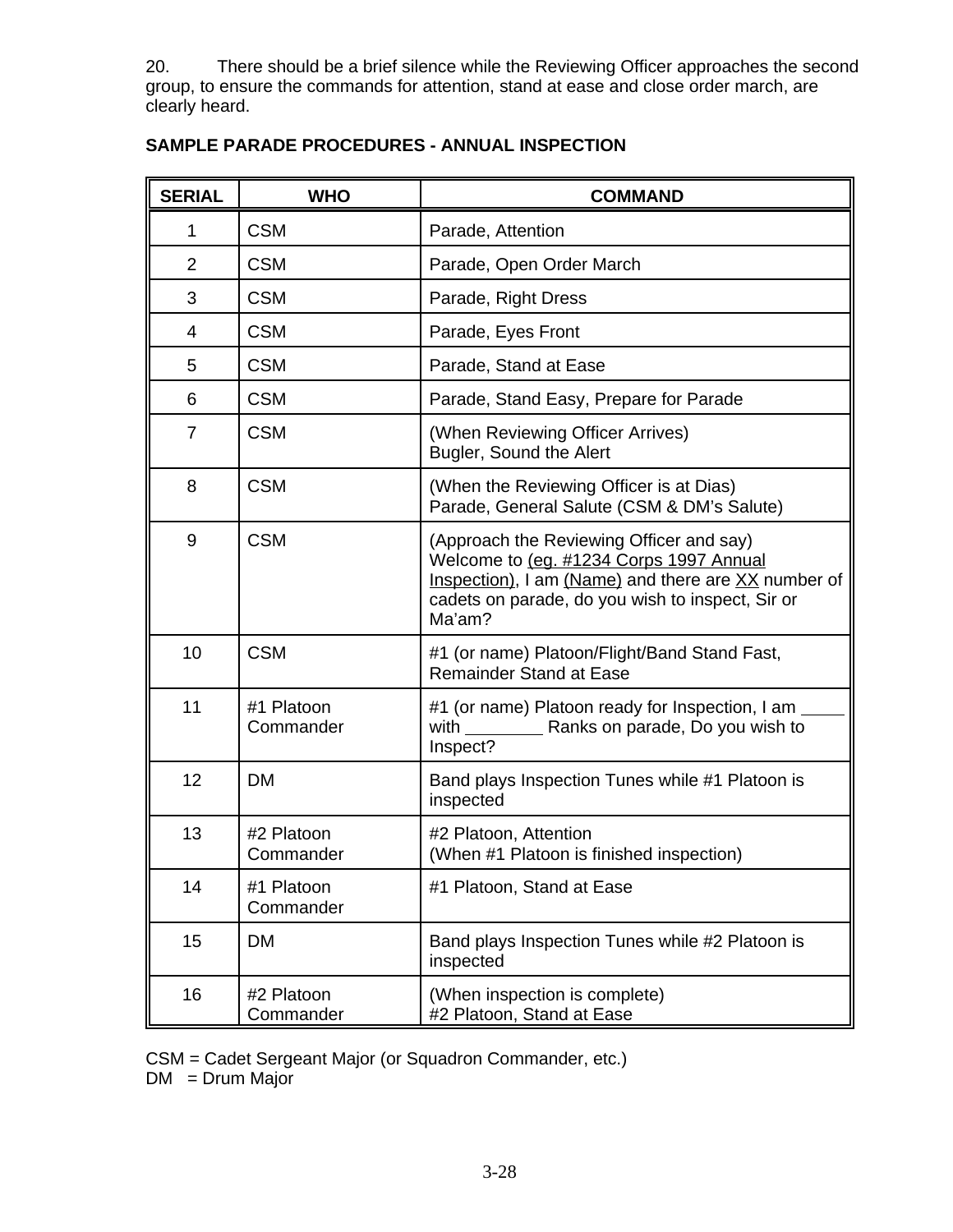# **SAMPLE PARADE PROCEDURES - ANNUAL INSPECTION (CONTINUED)**

| <b>SERIAL</b> | <b>WHO</b>              | <b>COMMAND</b>                                                                                                 |  |  |  |
|---------------|-------------------------|----------------------------------------------------------------------------------------------------------------|--|--|--|
| 17            | <b>CSM</b>              | Parade, Attention                                                                                              |  |  |  |
| 18            | <b>CSM</b>              | (Approach the Reviewing Officer)<br>1234 Corps requests permission to march past                               |  |  |  |
| 19            | <b>CSM</b>              | Parade will march past in column of route, Parade<br><b>Right Turn</b>                                         |  |  |  |
| 20            | <b>CSM</b>              | Parade, By the Left, Quick March<br>(Band may begin playing March Past from step off or<br>shortly thereafter) |  |  |  |
| 21            | <b>CSM</b>              | Parade, In succession by platoon, Eyes Right                                                                   |  |  |  |
| 22            | #1 Platoon<br>Commander | #1 Platoon, Eyes Right                                                                                         |  |  |  |
| 23            | #2 Platoon<br>Commander | #2 Platoon, Eyes Right                                                                                         |  |  |  |
| 24            | <b>CSM</b>              | Parade, in succession by platoon, Eyes Front                                                                   |  |  |  |
| 25            | #1 Platoon<br>Commander | #1 Platoon, Eyes Front                                                                                         |  |  |  |
| 26            | #2 Platoon<br>Commander | #2 Platoon, Eyes Front                                                                                         |  |  |  |
| 27            | <b>CSM</b>              | (Band should cut music after completion of March<br>Past)<br>Parade, Halt                                      |  |  |  |
| 28            | <b>CSM</b>              | Parade will advance into line, Parade, Left Turn                                                               |  |  |  |
| 29            | <b>CSM</b>              | (Approach the Reviewing Officer)<br>March Past Complete, Request Permission to carry on<br>with displays?      |  |  |  |
| 30            | <b>CSM</b>              | Parade, Stand at Ease<br>(Proceed with displays)                                                               |  |  |  |
| 31            | <b>CSM</b>              | (Displays are completed)<br>Parade, Attention                                                                  |  |  |  |
| 32            | <b>CSM</b>              | (Approach the Reviewing Officer)<br>Displays complete, do you wish to address the<br>Parade, Sir or Ma'am?     |  |  |  |
| 33            | <b>CSM</b>              | Parade, Stand at Ease                                                                                          |  |  |  |
| 34            | <b>CSM</b>              | (After Reviewing Officer Talks)<br>Parade, Attention                                                           |  |  |  |

CSM = Cadet Sergeant Major (or Squadron Commander, etc.)

DM = Drum Major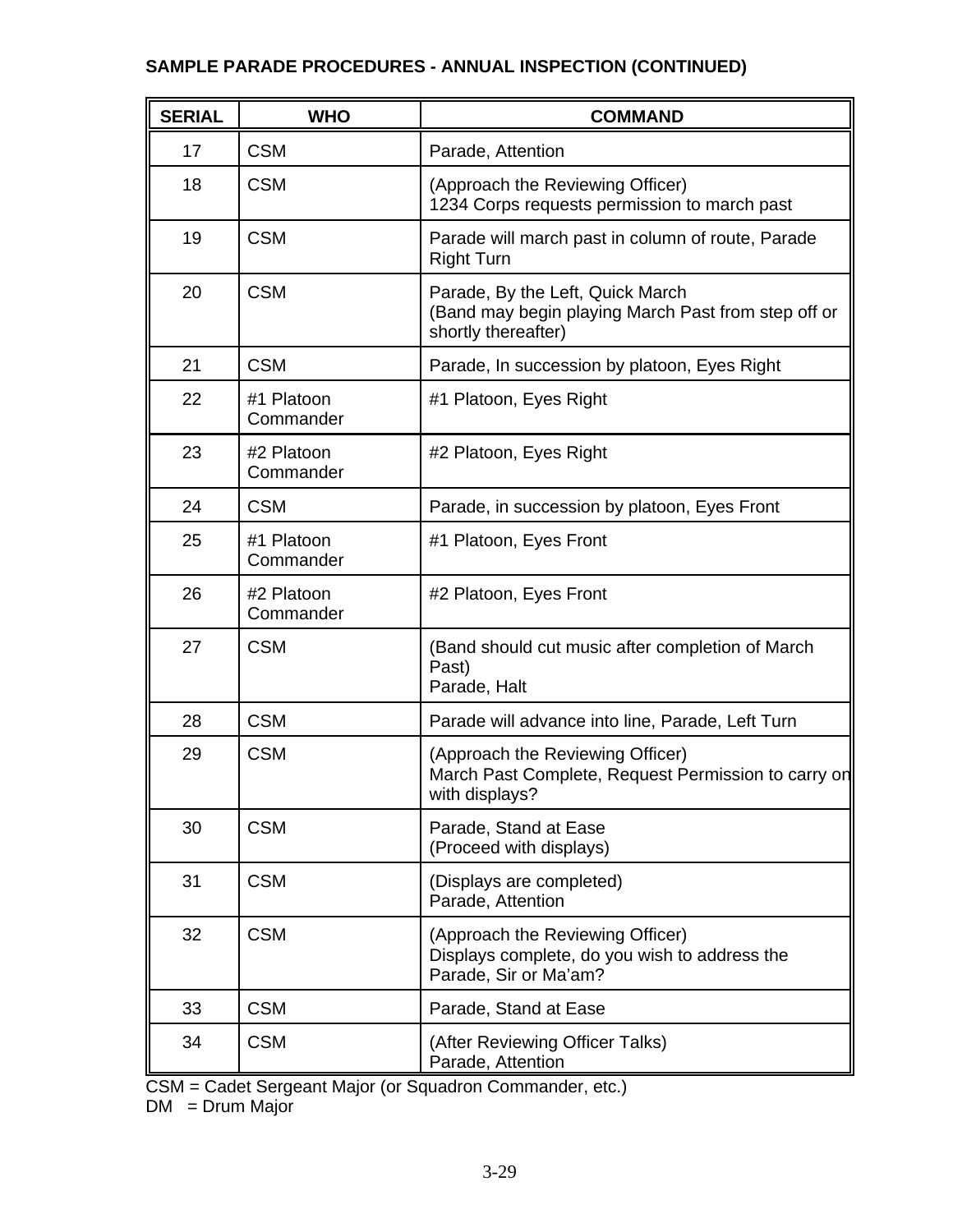## **SAMPLE PARADE PROCEDURES - ANNUAL INSPECTION (CONTINUED)**

| <b>SERIAL</b> | <b>WHO</b>               | <b>COMMAND</b>                                                                                                      |  |  |  |  |
|---------------|--------------------------|---------------------------------------------------------------------------------------------------------------------|--|--|--|--|
| 35            | <b>CSM</b>               | (Approach the Reviewing Officer)<br>Thank you for your comments, Permission to carry on<br>with the Parade          |  |  |  |  |
| 36            | <b>CSM</b>               | Parade will advance in Review Order, By the Left,<br>Quick March<br>Band will play the applicable elemental Advance |  |  |  |  |
| 37            | <b>CSM</b>               | Parade, General Salute, Salute                                                                                      |  |  |  |  |
| 38            | <b>Reviewing Officer</b> | <b>Reviewing Officer Departs</b>                                                                                    |  |  |  |  |
| 39            | <b>CSM</b>               | Address cadet about a successful Parade                                                                             |  |  |  |  |

CSM = Cadet Sergeant Major (or Squadron Commander, etc.)  $DM = Drum Major$ 

## **GENERAL SALUTE**

21. This section describes conducting procedures for parade music played in a static position. The the band is standing at attention with instruments in the carrying position.

22. Either the Band Director (BD) or the Drum Major (DM) will be positioned at the front of the band. If the DM is saluting, the band commences playing after a pre-determined bass drum signal.

23. Usually a verbal word of command from the Parade Commander will act as cue for the band to enter a sequence of actions leading to the playing of the required music. Refer to the diagram below:



24

. The first note of music starts after a pre-determined signal played by the bass drummer or conducted by the conductor, and ends at a pre-determined point or when the conductor stops the band.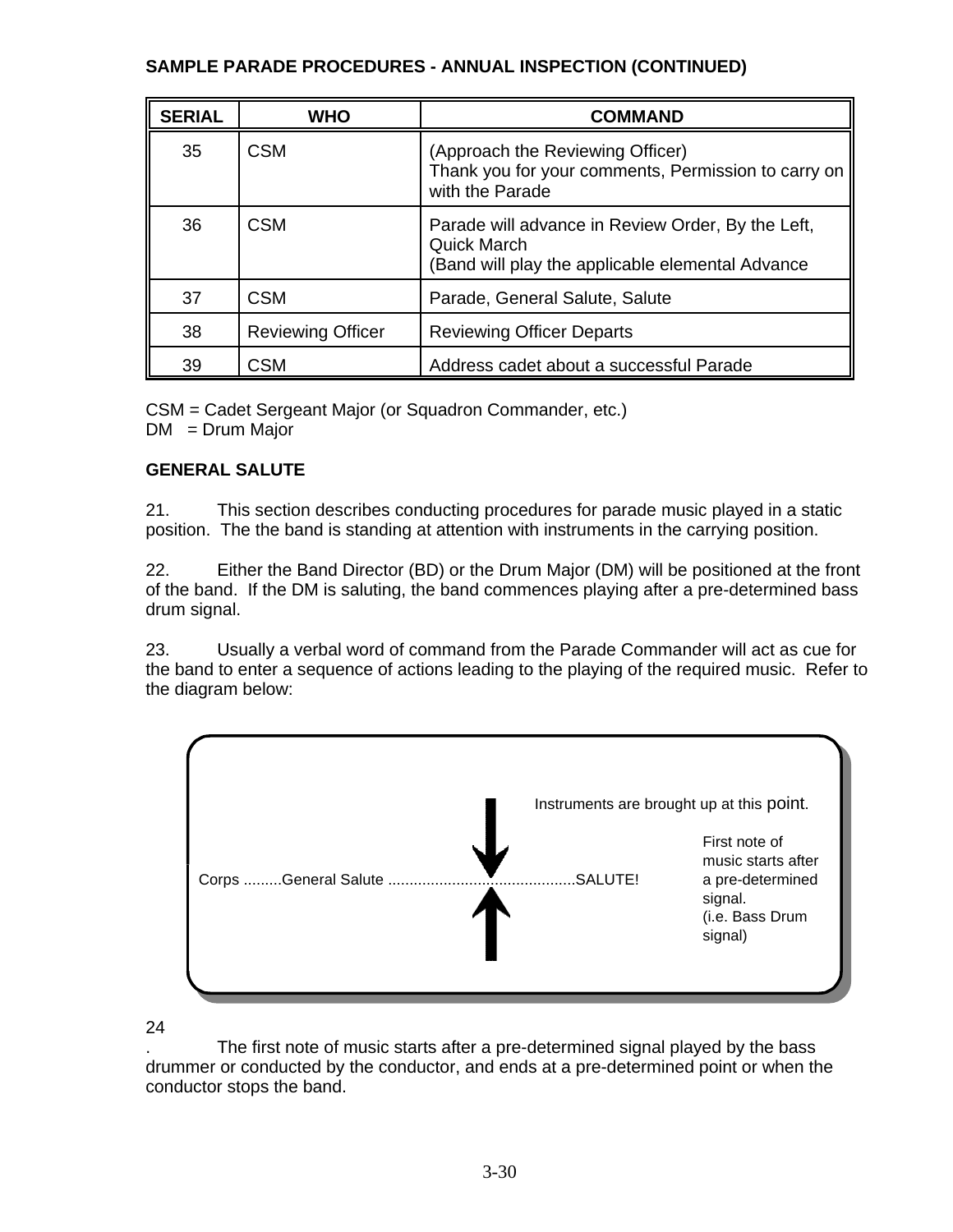#### **MUSIC REVIEW - GENERAL SALUTE**

25. To better understand the options available in the sequence leading from the verbal command to the commencement of the music, let us examine the General Salute referred to in the above diagram. First the options with the DM saluting:

#### a. **DM Saluting**:

- (1) on the cautionary word of command "General Salute", the band is at attention in the carrying position and the DM is facing front ready to salute,
- (2) at the arrow (above) points the band brings their instruments up to the playing position,
- (3) on the executive command "SALUTE", the DM salutes and the bass drummer plays the introductory signal,
- (4) there are two possible introductory signals for the General Salute:
- Introductory Signal Band Plays Bass Drum or Snare Drum
- (a) with pick-up notes,

(b) without the pick-up notes; and



(5) instruments are brought down smartly to the carrying position.

#### b. **DM or BD (Conducting):**

- (1) on the cautionary word of command "General Salute", the band is at the carrying position and the conductor is facing the band,
- (2) at the arrow points the conductor brings the band instruments up with a counterclockwise motion,
- (3) on the executive command "SALUTE", the conductor conducts the drummer as he plays the introductory signal,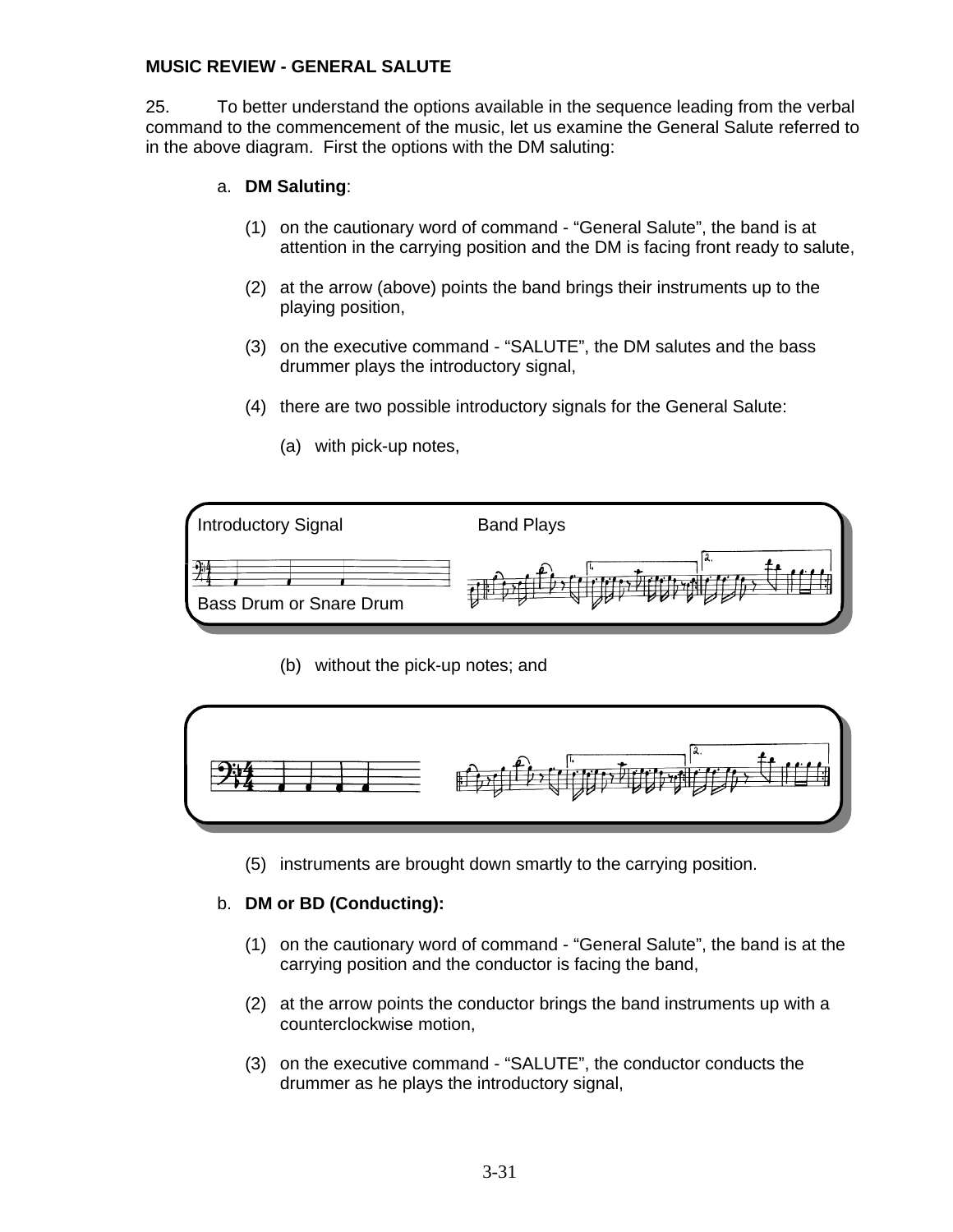- (4) the band commences playing at the appropriate beat in the conductor's pattern,
- (5) when the music finishes on the third beat of the last measure, the band members remain absolutely still in the playing position until the command - "Attention" is given; at which time the conductor brings the instruments down to the carrying position.

### **MUSIC REVIEW - O CANADA**

26. "O Canada" may be played as a SALUTE or as a National Hymn intended to be sung. The differences between the two are:

- a. as a "SALUTE" the tempo is kept brisk ( $\sqrt{ }$  = 120 mm):
- b. the ritard at the end is less pronounced;
- c. as a National hymn the tempo may be slower ( $J = 100$  mm);
- d. the ritard at the end is more pronounced.

27. If "O Canada" is played as a SALUTE, the options available in the sequence if the DM is saluting are as follows:

#### a. **DM Saluting:**

- (1) on the cautionary word of command "General Salute", the band is at attention in the carrying position and the DM is facing the front ready to salute,
- (2) at the arrow points the band brings their instruments up to the playing position,
- (3) on the executive command "SALUTE", the DM salutes and the bass drummer plays the introductory signal,
- (4) the bass drum introductory signal for "O Canada" as a salute follows:



- (5) the band commences playing after the drum signal,
- (6) no ritard or slowing of the tempo is used at the end if the music is not conducted, and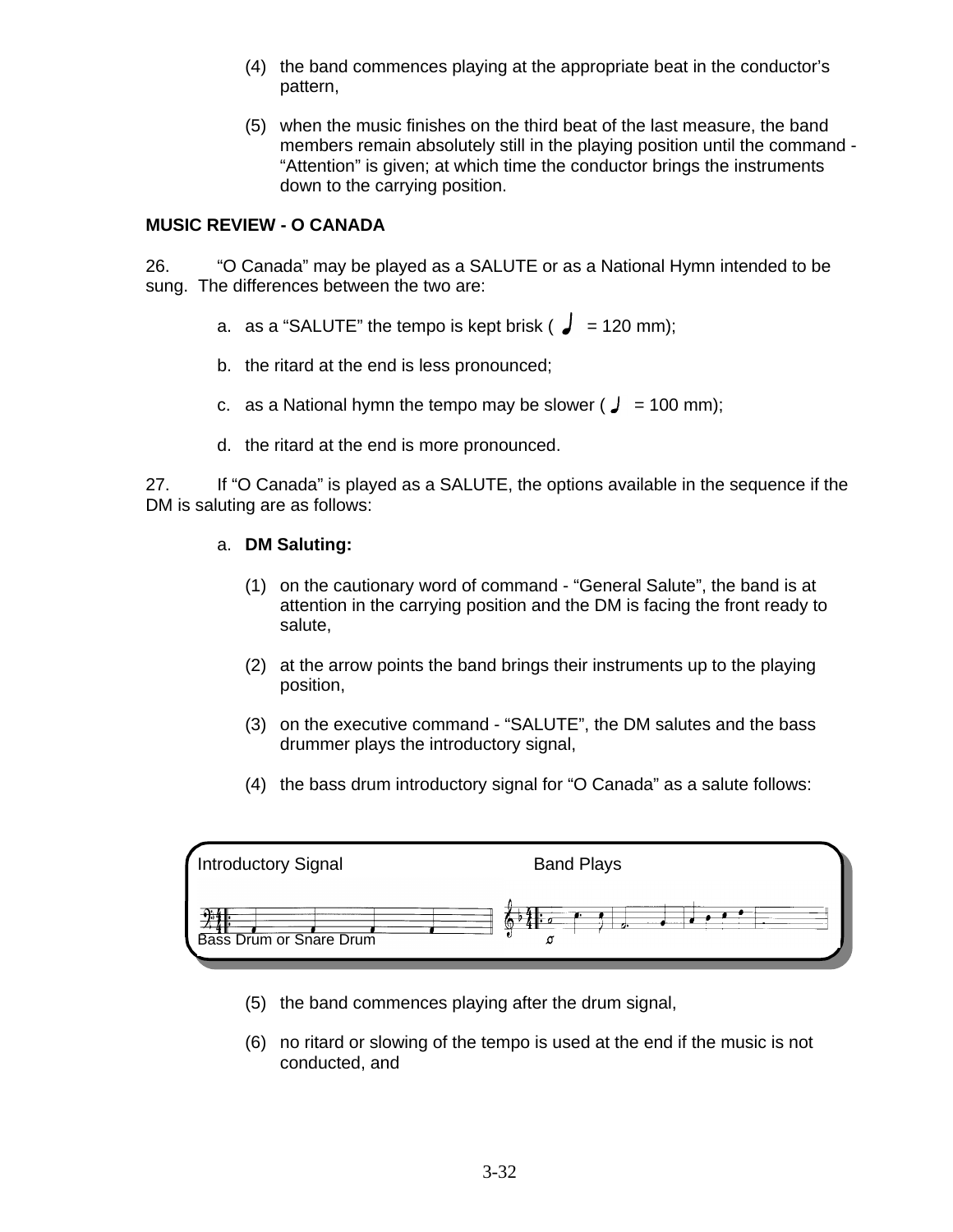(7) when the music finishes on the fourth beat of the last measure, the band members remain absolutely still in the playing position until the command - "Attention" is given; at which time the instruments are brought down smartly to the carrying position.

### b. **DM or BD (Conducting):**

- (1) on the cautionary word of command "General Salute", the band is at the carrying position and the conductor is facing the band,
- (2) at the arrow points the conductor brings the band instruments up with a counterclockwise motion,
- (3) on the executive command "SALUTE", the conductor conducts the drummer as he plays the four beat introductory signal,
- (4) the band commences playing after the drum signal,
- (5) the music ceases when the conductor cuts off the last note of music, and
- (6) after the music is cut off, the conductor and band members remain absolutely still until the command - "Attention" is given; at which time the conductor brings the instruments down to the carrying position.

28. If played as the National Anthem, "O Canada" will differ from "O Canada" as a salute in the following ways:

- a. the tempo is slower  $($ , = 104 mm);
- b. the ritard at the end is more pronounced; and
- c. it is usually conducted.
- 29. The first note of music may be prepared in several ways by:
	- a. conducting four silent beats;



b. conducting a single preparatory beat;

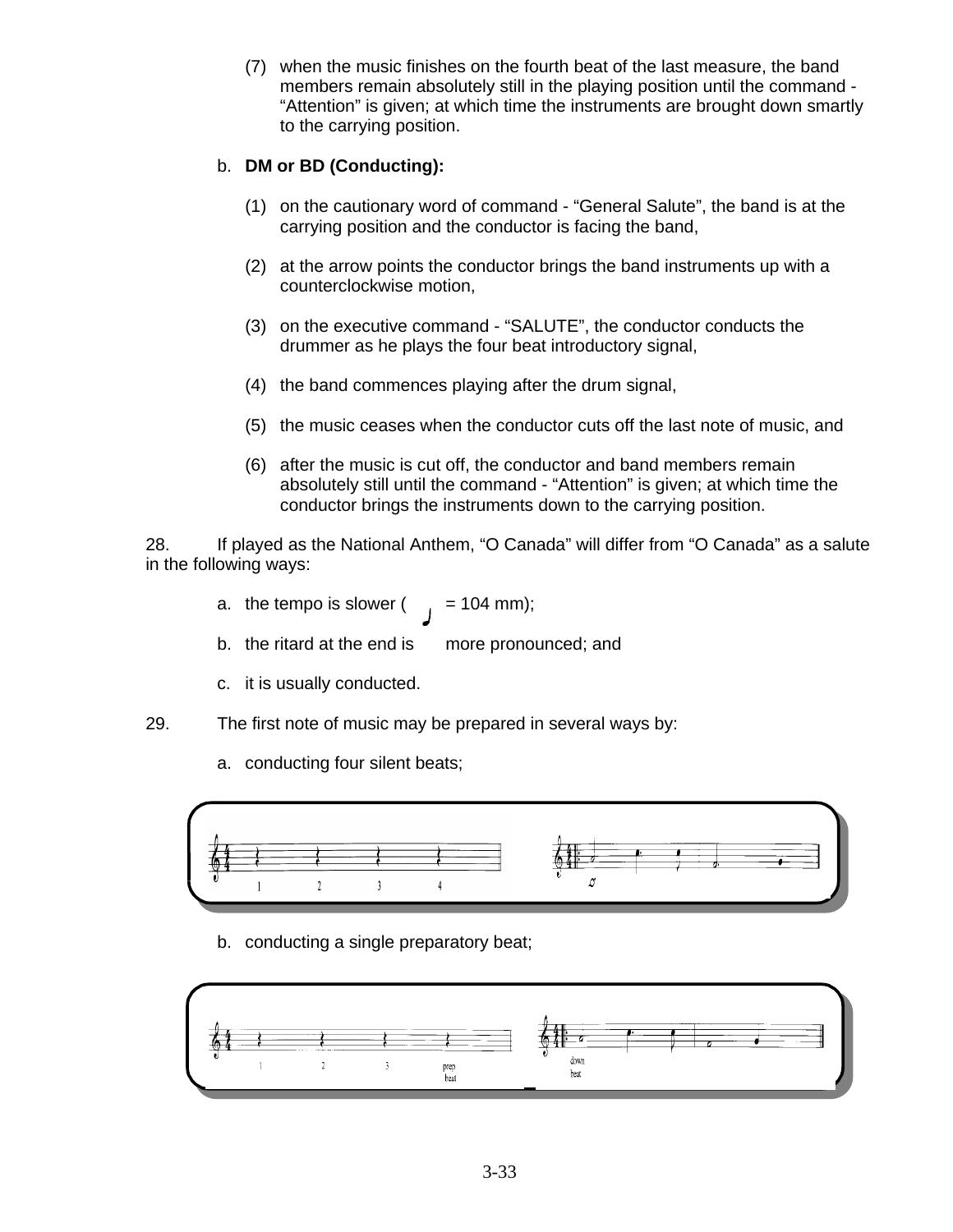c. a drum roll from the drum section, with or without a crescendo - decrescendo; and followed by a preparatory beat into the music; and



d. a chord based on the first note of music and played as a hold cut-off. It is designed to give the pitch for singing.



# **MUSIC REVIEW - GOD SAVE THE QUEEN**

30. The music to "God Save The Queen" is normally conducted. The first note of music may be prepared as follows:

a. with three silent beats;



b. with a single preparatory beat; and

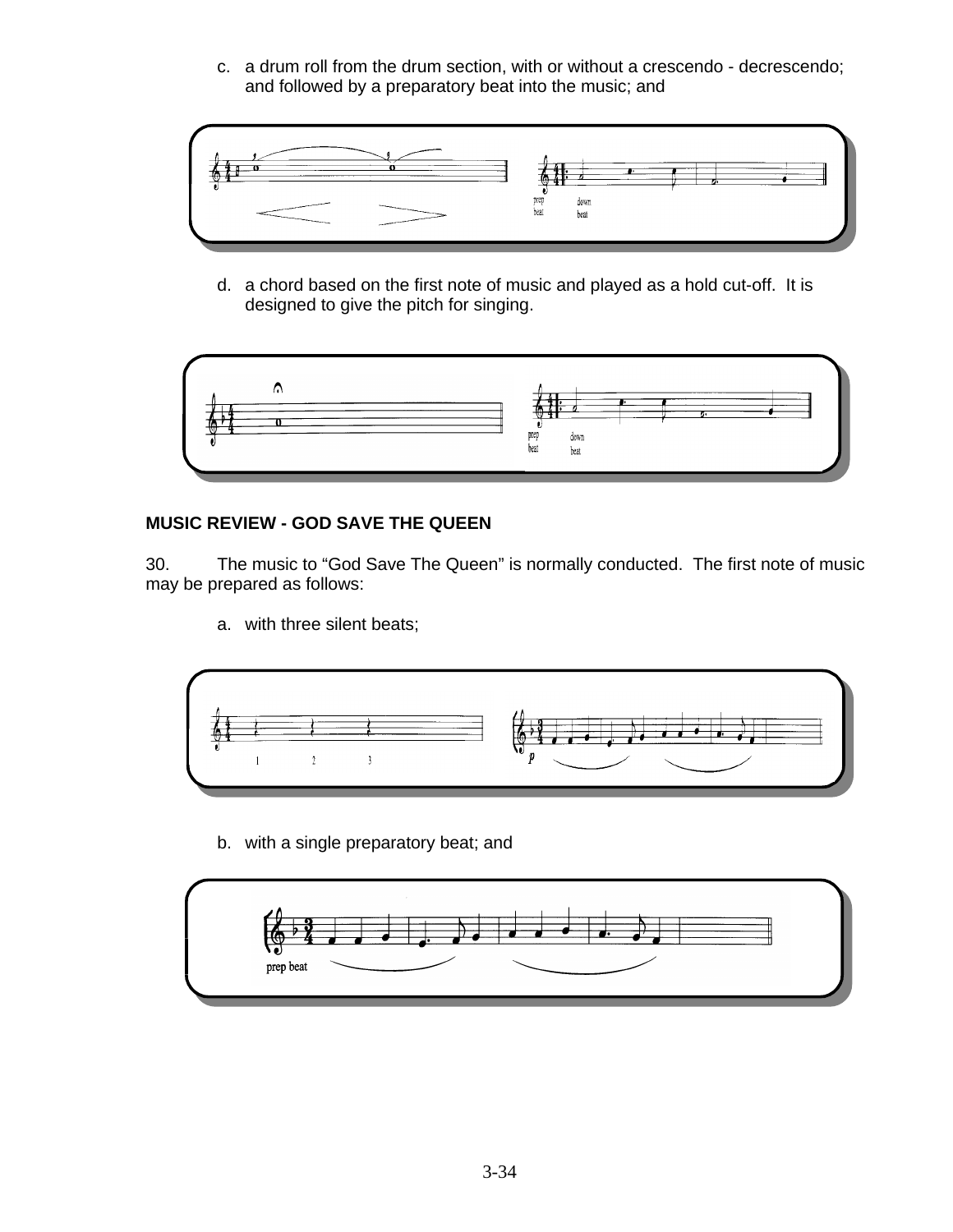c. with a drum roll, crescendo - decrescendo and a preparatory beat.



31. On some occasions "God Save The Queen" will be played immediately after "O Canada". In this case the two pieces of music are joined together by a drum roll. When the last note of "O Canada" is cut off, the drum section continues rolling as the conductor indicates a crescendo - decrescendo similar to letter (c.) above. The music then begins after a preparatory beat.



# **MUSIC REVIEW - THE MARCH PAST**

- 32. The traditional "March Past" music pieces for the three military elements are:
	- a. Sea "Heart of Oak";
	- b. Land "Scotland and the Brave"; and
	- c. Air "The RCAF March Past".

33. In all cases the music for the "March Past" begins with two 3 beat rolls which coincide exactly with the first pace executed by the parade body. Refer to the diagram below:

| Quick MarchStep Off<br>. Rolls | Parade Commander | . Parade Body |
|--------------------------------|------------------|---------------|
|                                |                  |               |
|                                |                  |               |

34. The music is ended with a cease playing signal from the Drum Major.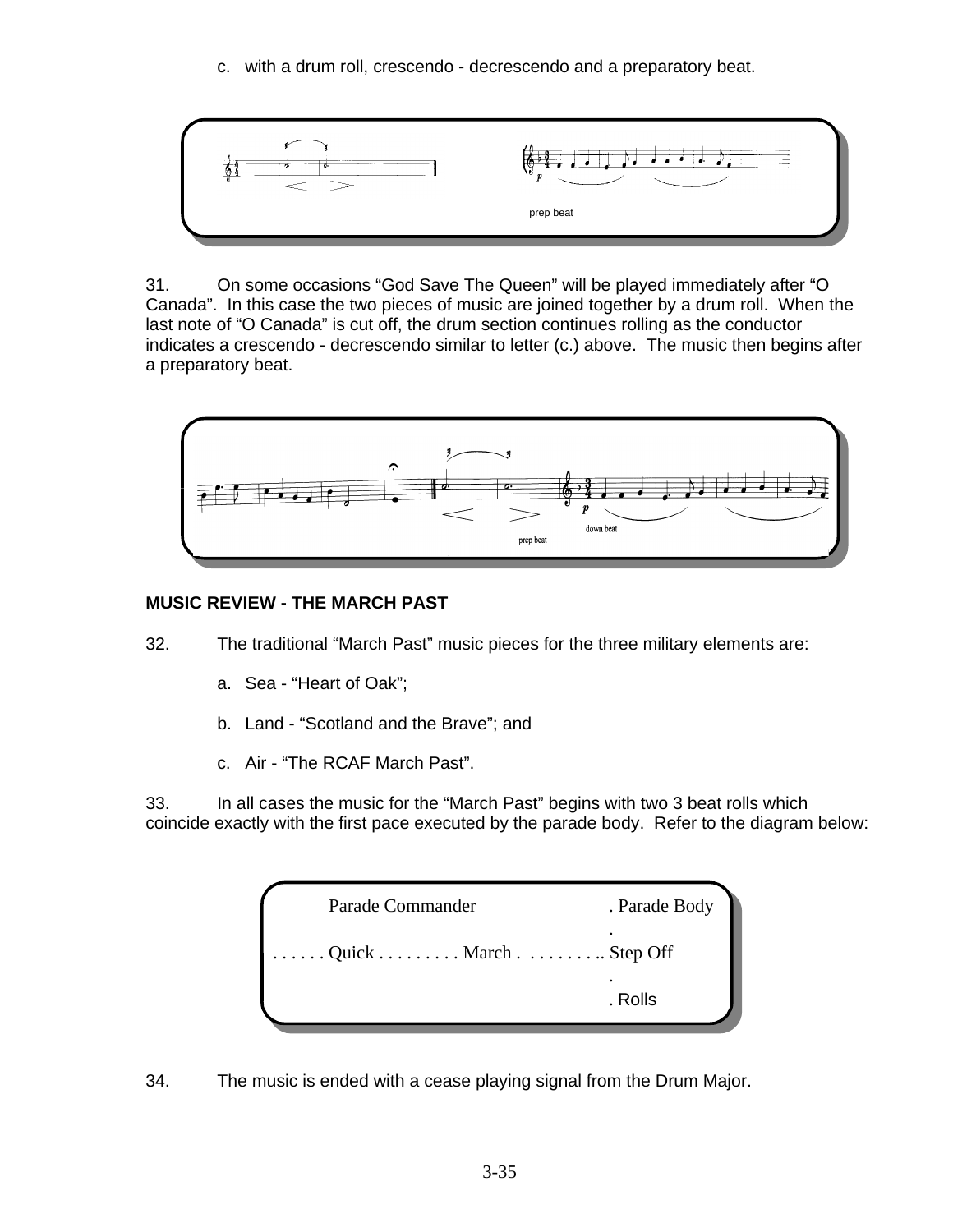#### **MUSIC REVIEW - ADVANCE IN REVIEW ORDER**

35. The "Advance In Review Order" occurs at the end of a ceremonial parade. The band is located at the rear of the parade and remains static throughout the "Advance". Normally the conductor will be in front of the band to conduct the music and bring up instruments after the word "Parade".

36. The sequence begins with a verbal command from the Parade Commander, as shown in the diagram below:



 $\frac{3}{7}$ 

- The following actions will be executed:
	- a. the conductor will bring up the instruments at the arrow points;
	- b. the last two words of command, "Quick-March" should be given in march cadence so that the parade can anticipate the actions shown below:

|                      | Parade<br>Commander |              |               |                        | Parade Body<br>1 <sup>st</sup> Pace |          |     |            |  |
|----------------------|---------------------|--------------|---------------|------------------------|-------------------------------------|----------|-----|------------|--|
|                      |                     |              |               | . QUICK MARCH STEP OFF |                                     |          |     |            |  |
| $\ddot{\phantom{0}}$ | X                   | $\mathsf{X}$ | $\times$      | X                      | $\mathsf{X}$                        | $\times$ | X   | X          |  |
| Cadence              | (Left)              | (Right)      | (L)           | (R)                    | (L)                                 | (R)      | (L) | $(R)$ etc. |  |
| Conductor            |                     |              |               | Prep<br><b>Beat</b>    | Down<br><b>Beat</b>                 |          |     |            |  |
| Band                 |                     |              |               |                        | Play                                |          |     |            |  |
| or                   | Quick               | March<br>R   | Step Off<br>L | R                      |                                     |          |     |            |  |

c. th

e conductor must always give the preparatory beat at the right point in the sequence to ensure the first beat of music coincides with the first left foot. This may entail anticipating the preparatory beat to allow for a time-lag due to distance between the Parade Commander and the band;